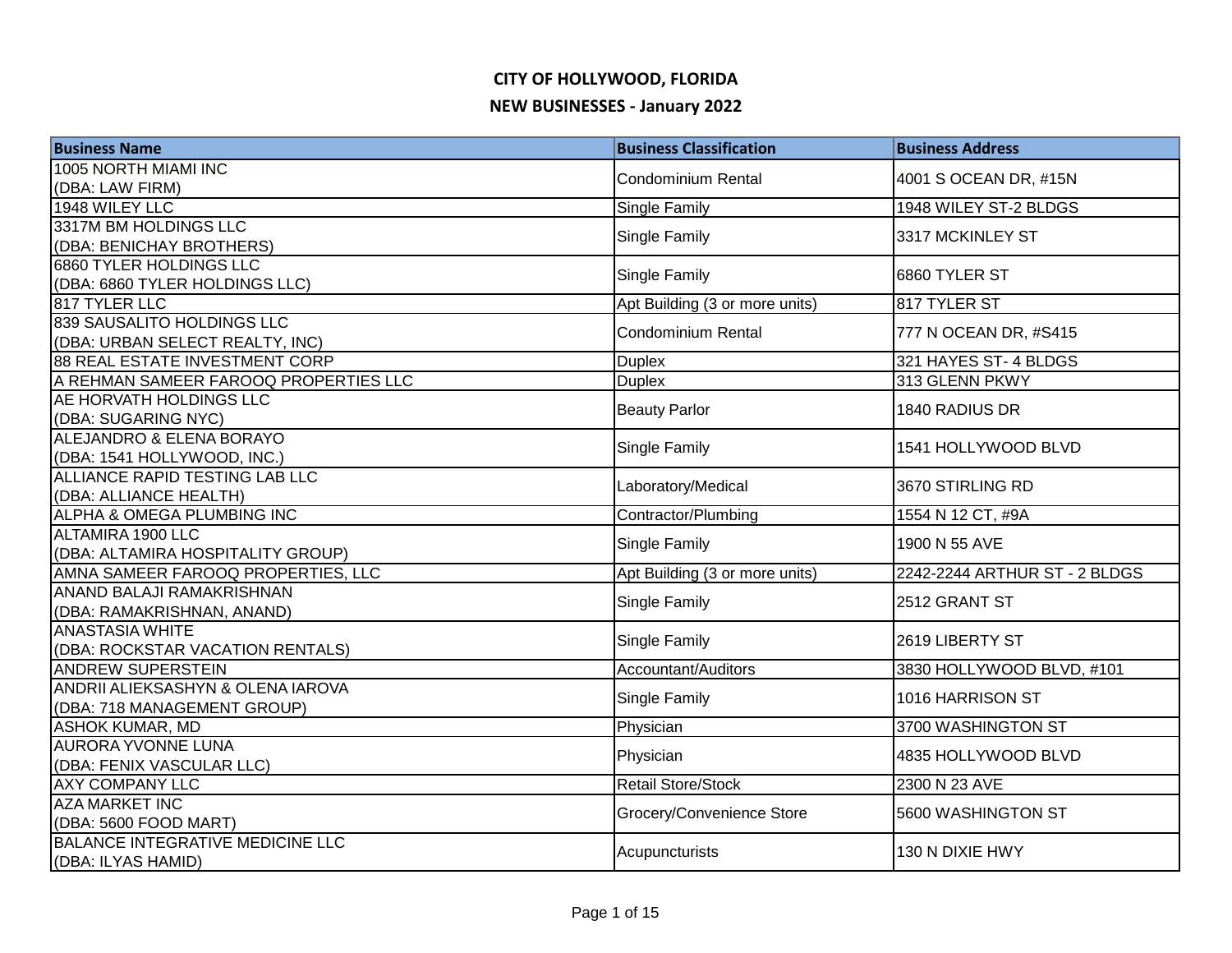| <b>Business Name</b>                             | <b>Business Classification</b>               | <b>Business Address</b>    |
|--------------------------------------------------|----------------------------------------------|----------------------------|
| <b>BARUCH AUTO SALES, LLC</b>                    | <b>Auto Sales</b>                            | 5633 DAWSON ST             |
| (DBA: HOLLYWOOD GOLDEN CARS AND TRUCKS)          |                                              |                            |
| <b>BATALITO LLC</b>                              | Apt Building (3 or more units)               | 1725 HAYES ST              |
| <b>BLACKOUT MIAMI</b>                            | Car Wash & Detail                            | 5900 STIRLING RD           |
| (DBA: BLACKOUT MIAMI)                            |                                              |                            |
| <b>BOATZON INSURANCE GROUP</b>                   | Insurance Company/Casual & Liability         | 1909 TYLER ST              |
| (DBA: BOATZON INSURANCE)                         |                                              |                            |
| <b>BOLAY HOLLYWOOD HILLS PLAZA, LLC</b>          | Restaurant/Bar                               | 3255 HOLLYWOOD BLVD        |
| (DBA: BOLAY)                                     |                                              |                            |
| <b>BRIAN HAUSFELD</b>                            | Apt Building (3 or more units)               | 2127 WILSON ST             |
| <b>CARLOS EGUSQUIZA</b>                          | Single Family                                | 2131 CLEVELAND ST          |
| (DBA: CARLOS EGUSQUIZA)                          |                                              |                            |
| <b>CASALLC</b>                                   | Single Family                                | 4810 JOHNSON ST - SUBLEASE |
| (DBA: CASA LLC)                                  |                                              |                            |
| <b>CASA MAYA INVESTMENTS LLC</b>                 | <b>Commercial Rental Units</b>               | 5834 DAWSON ST             |
| CASIANI CONTRERAS & ROMMEL MEDINA                | Single Family                                | 320 N RAINBOW DR           |
| <b>CHARLES COSTA FEIJOO</b>                      | <b>Condominium Rental</b>                    | 777 N OCEAN DR, #S524      |
| (DBA: URBAN SELECT REALTY, INC)                  |                                              |                            |
| CHATEAU BLEAU HOLDINGS #1207                     | <b>Condominium Rental</b>                    | 777 N OCEAN DR, #S428      |
| (DBA: URBAN SELECT REALTY, INC)<br>CHIC VIEW LLC |                                              |                            |
|                                                  | <b>Condominium Rental</b>                    | 3801 S OCEAN DR, #8B       |
| (DBA: CHIC VIEW LLC)<br><b>CHRISTINA CABRERA</b> |                                              | 1731 N 47 AVE              |
| <b>COLEEN AND GILBERT ROSS</b>                   | <b>Single Family</b><br><b>Single Family</b> | <b>1501 FLETCHER ST</b>    |
| <b>COMPASS FLORIDA, LLC</b>                      |                                              |                            |
| (DBA: COMPASS)                                   | <b>Broker/Service</b>                        | 1930 HARRISON ST           |
| <b>CREDIT DEVELOPMENT SERVICES</b>               | <b>Credit Counseling</b>                     | 2131 HOLLYWOOD BLVD, #404  |
| <b>CREED'S SLAM</b>                              |                                              |                            |
| (DBA: CREED'S SLAM)                              | <b>Consultant/Business Advisor</b>           | 817 HARRISON ST            |
| <b>D&amp;B HOLDINGS GROUP</b>                    |                                              |                            |
| (DBA: WE INSURE ALL OF SOUTH FLORIDA)            | Insurance Agency                             | 1901 HARRISON ST           |
| DAILY SERVICES LLC                               | <b>Pressure Cleaning</b>                     | 1940 HARRISON ST           |
| DAMIAN FERNANDEZ P.A.                            | Single Family                                | 1723 JACKSON ST            |
| <b>DANIELLA MIAMI INC.</b>                       | <b>Condominium Rental</b>                    | 4111 S OCEAN DR, #3805     |
| DANIELLA MIAMI INC.                              | Condominium Rental                           | 4010 S OCEAN DR, #R2505    |
| <b>DENIECE KAELIN</b>                            | Single Family                                | 2234 COOLIDGE ST           |
| <b>DESSOIR MULTISERVICE LLC</b>                  | <b>Commercial Rental Units</b>               | 5934 PIERCE ST - SUBLEASE  |
| (DBA: DESSOIR MULTISERVICE LLC)                  |                                              |                            |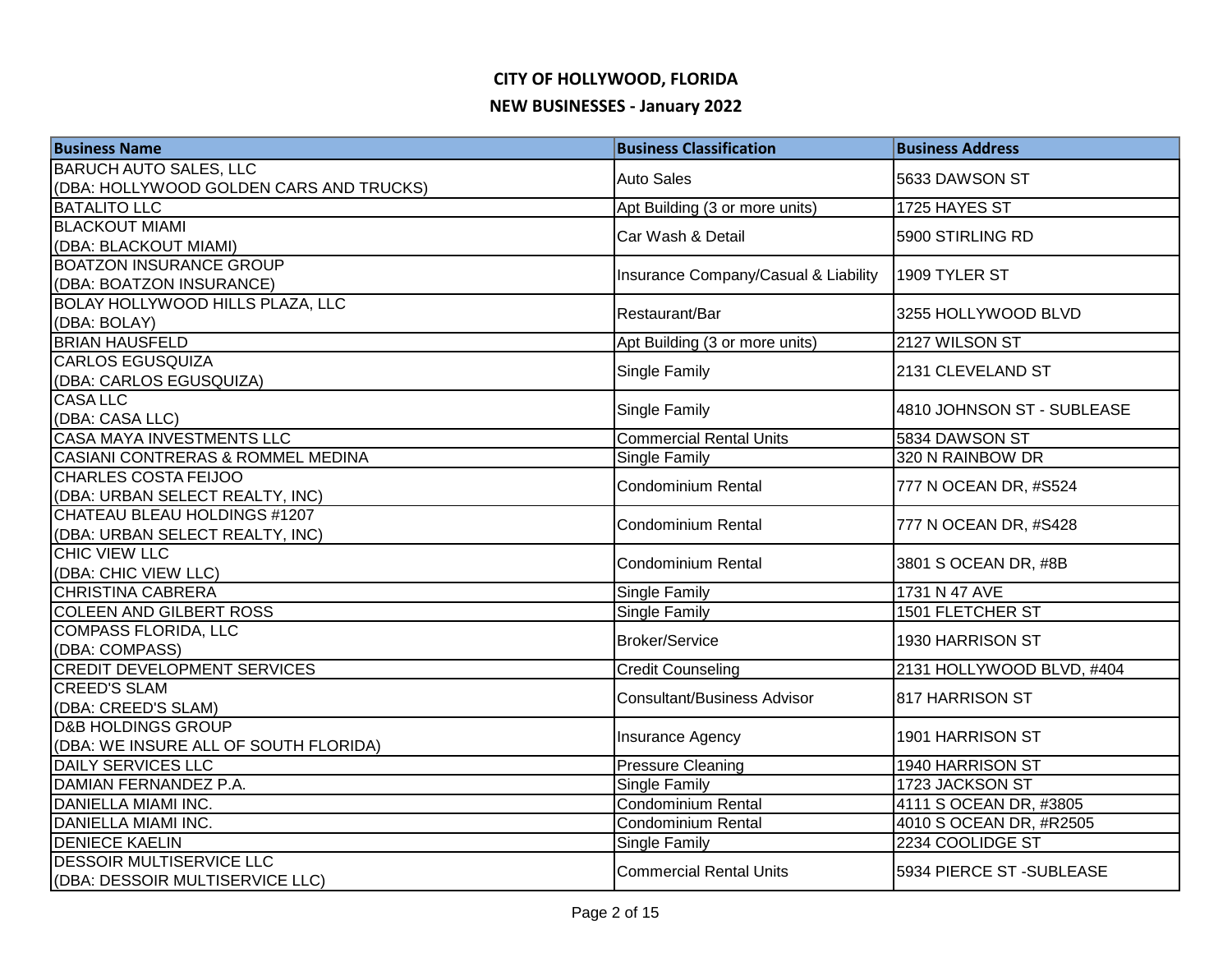# **CITY OF HOLLYWOOD, FLORIDA**

#### **NEW BUSINESSES - January 2022**

| <b>Business Name</b>                        | <b>Business Classification</b> | <b>Business Address</b>   |
|---------------------------------------------|--------------------------------|---------------------------|
| <b>DIME INVESTMENT GROUP LLC</b>            | Hotel/Motel                    | 335 DESOTO ST             |
| DON BILLY'S AUTO SALES LLC                  |                                |                           |
| (DBA: DON BILLY'S AUTO SALES LLC)           | Repair Motor Vehicle           | 5730 DAWSON ST            |
| DON BILLY'S AUTO SALES, LLC                 | <b>Auto Sales</b>              | 5730 DAWSON ST, BAY C     |
| DR ANAS SCOOTERS AND BIKES INC              | <b>Auto Sales</b>              | 516 S DIXIE HWY           |
| (DBA: DR ANAS MOTORPSPORTS)                 |                                |                           |
| <b>DS DEVELOPERS INC</b>                    | <b>Marketing Firm</b>          | 2131 HOLLYWOOD BLVD, #405 |
| DYLAN'S TIRE AND AUTO, INC                  | <b>Tire Store</b>              | 5600 WASHINGTON ST        |
| <b>EDEN ESTATE ENTERPRISES</b>              | <b>Single Family</b>           | 2714 FILLMORE ST          |
| EL CHIMI MINI MARKET LLC                    | <b>Halls</b>                   | 1820 HARRISON ST, #1      |
| <b>ELIZABETH CANNATA</b>                    | <b>Single Family</b>           | 2610 ADAMS ST             |
| EMERALD MULTISPECIALTY, P.A.                | Physician/Osteopath            | 2903 STIRLING RD          |
| <b>EMPIRE SIGNS INC</b>                     |                                |                           |
| (DBA: RUGGED GLORY USA)                     | Manufacturing                  | 5614 DAWSON ST            |
| <b>ESTHER SUPERSTEIN</b>                    | Accountant/Auditors            | 3830 HOLLYWOOD BLVD, #101 |
| <b>EUGENE FERSHTEYN</b>                     |                                | 719 S 17 AVE              |
| (DBA: ADS FUNDING LLC)                      | Single Family                  |                           |
| <b>FERNANDO RUEDA</b>                       | <b>Single Family</b>           | 6381 HARDING ST           |
| <b>FIRST QUALITY MOTORS INC</b>             | <b>Auto Sales</b>              | 5892 RODMAN ST            |
| <b>FLORIAN A GILDAU</b>                     | Condominium Rental             | 1600 S OCEAN DR, #15F     |
| <b>FLORIDA EYEWEAR INC.</b>                 | Internet/Other                 | 2501 S OCEAN DR, #830     |
| <b>FLORIDA SUITES 1 LLC</b>                 |                                | 6511 HAYES ST             |
| (DBA: FLORIDA SUITES 1 LLC)                 | Single Family                  |                           |
| FONDA SABORES & RITMOS INC                  | Restaurant/Bar                 | 1824 HARRISON ST          |
| (DBA: SABORES & RITMOS)                     |                                |                           |
| <b>FREEDOM LOTS LLC</b>                     | <b>Commercial Rental Units</b> | 5630 DAWSON ST            |
| <b>GABRIEL H. DOMENECH, MD</b>              | Physician                      | 3700 WASHINGTON ST        |
| <b>GEVORG MKHITARYAN</b>                    | Single Family                  | 4810 JOHNSON ST           |
| (DBA: CASA, LLC)                            |                                |                           |
| <b>GJ SOLUTIONS 4 WORK, LLC</b>             | Lawn Maintenance               | 3440 HOLLYWOOD BLVD       |
| (DBA: SOUTH FLORIDA PROFESSIONAL LAWN CARE) |                                |                           |
| <b>GRIGORY KAZACHKOV</b>                    | <b>Condominium Rental</b>      | 777 N OCEAN DR, #N402     |
| (DBA: GRIGORY KAZACHKOV)                    |                                |                           |
| <b>GUSTAVO OSORIO</b>                       | <b>Single Family</b>           | 5637 PIERCE ST            |
| HAIM PRASHKOVSKY LLC                        | <b>Condominium Rental</b>      | 3600 VAN BUREN ST, #111   |
| <b>HAIM PRASHKOVSKY LLC</b>                 | Condominium Rental             | 3600 VAN BUREN ST, #112   |
| <b>HAIM PRASHKOVSKY LLC</b>                 | Condominium Rental             | 3600 VAN BUREN ST, #210   |
| <b>HAIM PRASHKOVSKY LLC</b>                 | Condominium Rental             | 3600 VAN BUREN ST, #301   |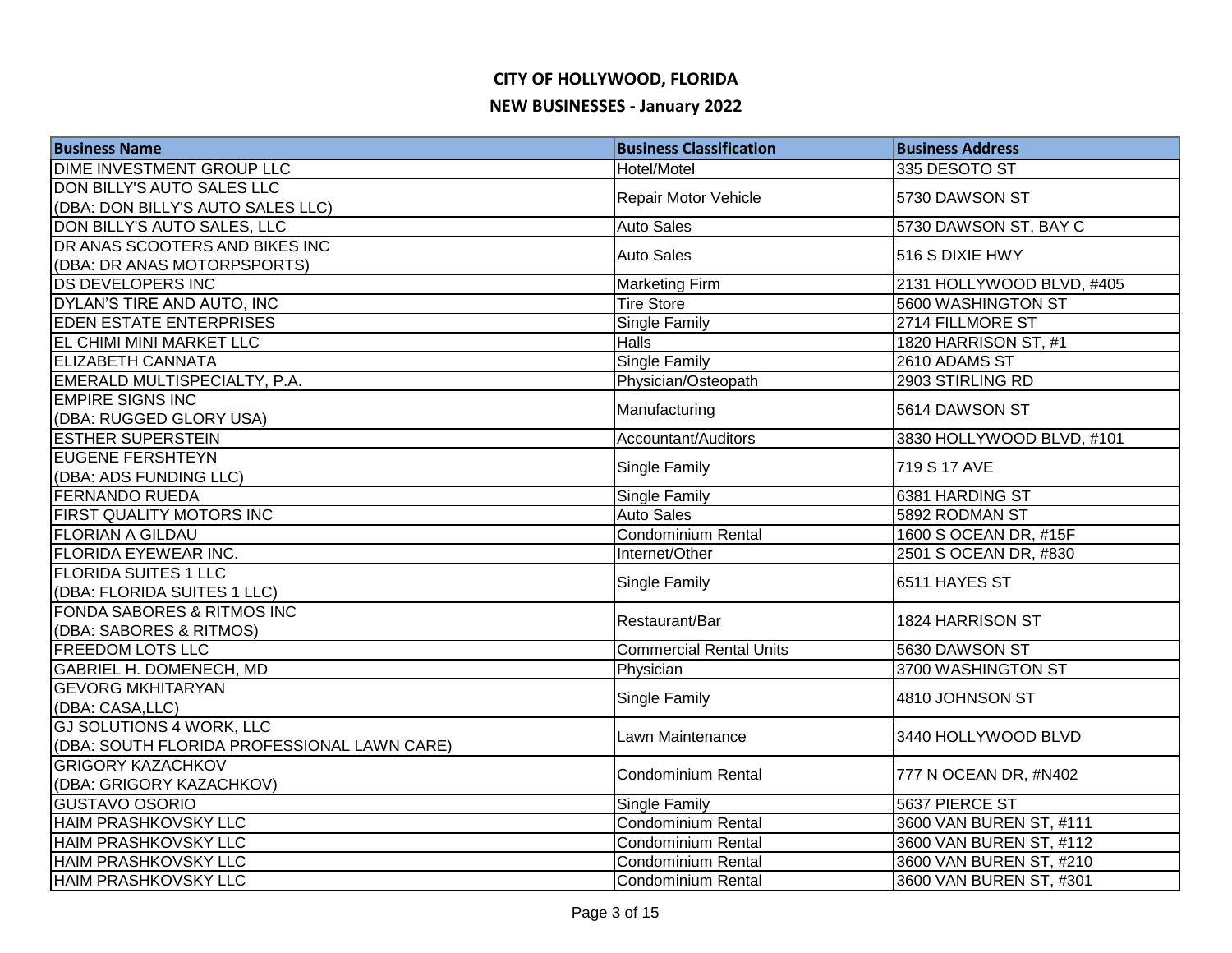| <b>Business Name</b>                  | <b>Business Classification</b> | <b>Business Address</b>  |
|---------------------------------------|--------------------------------|--------------------------|
| <b>HAIM PRASHKOVSKY LLC</b>           | <b>Condominium Rental</b>      | 3600 VAN BUREN ST, #408  |
| <b>HAIM PRASHKOVSKY LLC</b>           | Condominium Rental             | 3501 JACKSON ST, #201    |
| HAIM PRASHKOVSKY LLC                  | <b>Condominium Rental</b>      | 3501 JACKSON ST, #307    |
| <b>HAIM PRASHKOVSKY LLC</b>           | <b>Condominium Rental</b>      | 3501 JACKSON ST, #409    |
| <b>HAIM PRASHKOVSKY LLC</b>           | <b>Condominium Rental</b>      | 3501 JACKSON ST, #410    |
| <b>HAIM PRASHKOVSKY LLC</b>           | Condominium Rental             | 3800 VAN BUREN ST, #309  |
| <b>HAIM PRASHKOVSKY LLC</b>           | <b>Condominium Rental</b>      | 3701 JACKSON ST, #207    |
| <b>HAIM PRASHKOVSKY LLC</b>           | Condominium Rental             | 3600 VAN BUREN ST, #202  |
| (DBA: LUNA APTS)                      |                                |                          |
| <b>HAIM PRASHKOVSKY LLC</b>           | <b>Condominium Rental</b>      | 3600 VAN BUREN ST, #310  |
| (DBA: PRASHKOVSKY)                    |                                |                          |
| HALLANDALE 1603 LLC                   | <b>Condominium Rental</b>      | 4111 S OCEAN DR, #1603   |
| HARATS PUB, LLC                       | Restaurant/Bar                 | 1820 S YOUNG CIR         |
| <b>HAWKEYE CLAIMS LLC</b>             | Insurance Adjuster             | 2719 HOLLYWOOD BLVD, #14 |
| (DBA: HAWKEYE CLAIMS LLC)             |                                |                          |
| <b>HEAVENLY FOODS</b>                 | Small Vendor/Mobile            | 2310 23 AVE              |
| HENDRIX, SANDRA L. MCGLEN, VIOLET EST | <b>Single Family</b>           | 7681 SHERIDAN ST         |
| (DBA: FLORIDA SUITES 2 LLC)           |                                |                          |
| <b>HOLLYOAK APARTMENTS LLC</b>        | Apt Building (3 or more units) | 5733 HARDING ST          |
| <b>HOLLYOAK APARTMENTS LLC</b>        | Apt Building (3 or more units) | 2316 MONROE ST           |
| HOLLYWOOD LUXURY LLC                  | Single Family                  | 1247 JACKSON ST          |
| HOWARD O & ANGELA J FERGUSON          | <b>Duplex</b>                  | 1819 N 17 AVE, #1-2      |
| INFINITTE AUTO DEAL LLC               | <b>Auto Sales</b>              | 5834 DAWSON ST           |
| <b>J &amp; C AUTO FINANCE</b>         | <b>Auto Sales</b>              | 5854 DAWSON ST           |
| JACKSON 4326                          | Single Family                  | 4326 JACKSON ST          |
| <b>JASON BINDRA</b>                   | Single Family                  | 1008 JOHNSON ST          |
| (DBA: BINDRA RENTALS)                 |                                |                          |
| <b>JDR ONE, LLC</b>                   | Single Family                  | 5424 GARFIELD ST         |
| JEFFREY C & ELIZABETH BURTON          | Single Family                  | 1438 HARRISON ST         |
| (DBA: MAZAL TOV 1438 HARRISON LLC)    |                                |                          |
| <b>KEITH J. KOTRADY</b>               | Single Family                  | 2228 THOMAS ST           |
| KEN CARE SERVICES, INC.               | Home Health Care Agency        | 5740 SHERIDAN ST         |
| <b>KERYKAY &amp; CO LLC</b>           | <b>Amusement Parlor</b>        | 2005 TYLER ST            |
| <b>KFN LLC</b>                        | <b>Condominium Rental</b>      | 1919 VAN BUREN ST, #718A |
| <b>KIGA MANAGEMENT CORP</b>           | Condominium Rental             | 101 N OCEAN DR, #706     |
| (DBA: KIGA MANAGEMENT CORP)           |                                |                          |
| <b>KROWNED BY KATII</b>               | <b>Beauty Parlor</b>           | 2 OAKWOOD BLVD           |
| <b>L&amp;W SUPPLY CORPORATION</b>     | Wholesale Merchandise          | 3275 SW 42 ST            |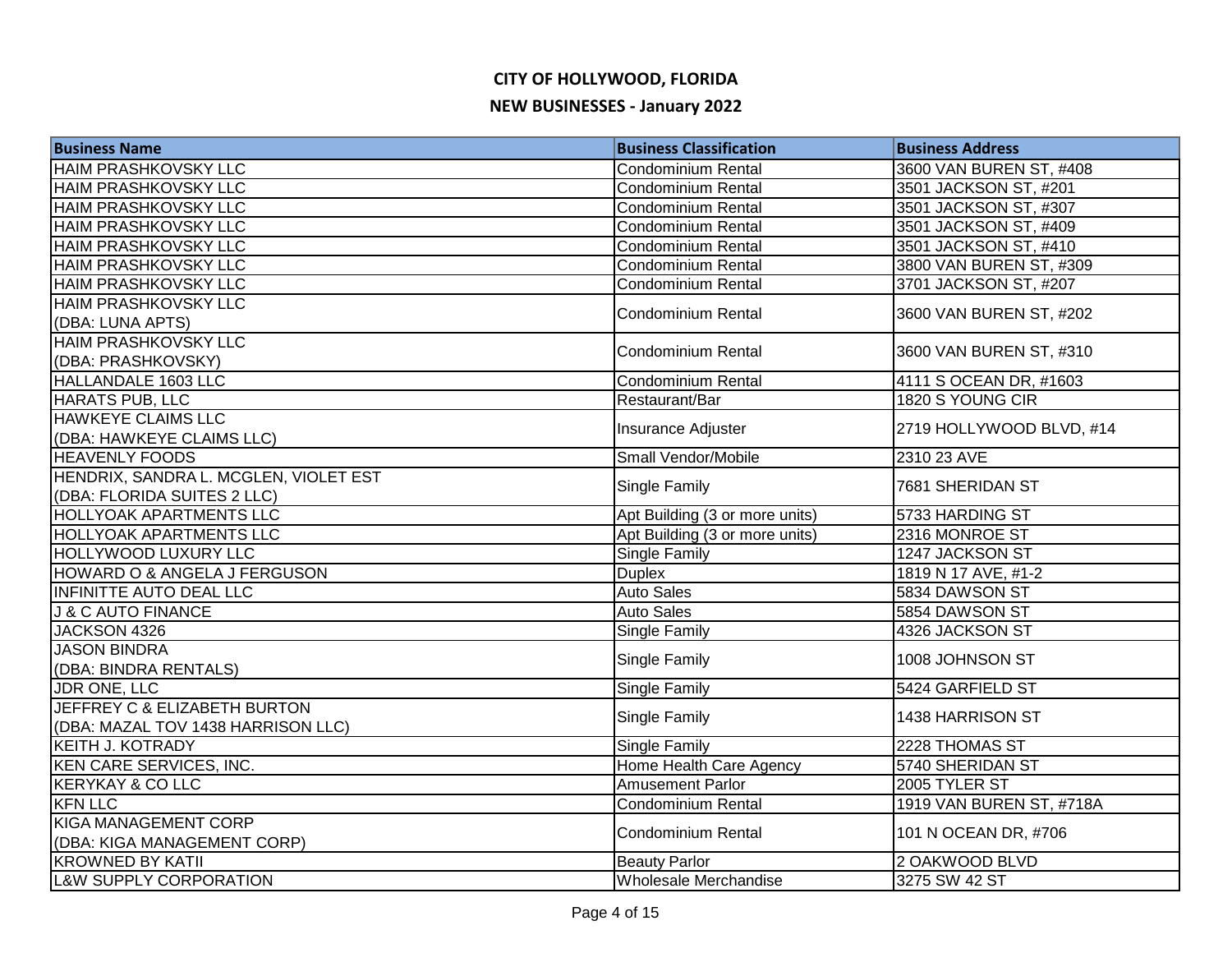| <b>Business Name</b>                           | <b>Business Classification</b> | <b>Business Address</b>   |
|------------------------------------------------|--------------------------------|---------------------------|
| LADISLAVA FARBAROVA                            | Single Family                  | 2708 CLEVELAND ST         |
| (DBA: LUXURY VACATION RENTS)                   |                                |                           |
| LALUMAR INVESTMENTS LLC                        | Single Family                  | 5926 FILLMORE ST          |
| <b>LANKI LLC</b>                               | <b>Condominium Rental</b>      | 777 N OCEAN DR, #N308     |
| (DBA: URBAN SELECT REALTY INC DBA CIELO STAYS) |                                |                           |
| <b>LEANNE ZALESKI</b>                          | <b>Single Family</b>           | 2618 ARTHUR ST            |
| LESLIE DUVERGEL AND YUNIOR QUINTANA            | Single Family                  | 841 S 24 AVE              |
| (DBA: Y.L.D. SERVICES CORPORATION)             |                                |                           |
| <b>LEV SIGALOV</b>                             | Condominium Rental             | 4111 S OCEAN DR, #1210    |
| <b>LINA JANG</b>                               | <b>Single Family</b>           | 2330 SCOTT ST             |
| LUXURY INTRACOASTAL PROPERTIES, LLC            | Single Family                  | 4590 N OCEAN DR           |
| LYAY SURF RD, LLC                              | <b>Property Management</b>     | 1333 FUNSTON ST           |
| (DBA: SURF ROAD BEACH HOUSE)                   |                                |                           |
| <b>MARCO FAUCHER</b>                           | <b>Condominium Rental</b>      | 3901 S OCEAN DR, #7U      |
| <b>MARLON A &amp; GAYLIA GOODEN</b>            | Single Family                  | 523 S 28 AVE              |
| <b>MARVIN RANDOLPH ODUBER</b>                  | <b>Duplex</b>                  | 2124 GARFIELD ST          |
| MAXIMILIANO G. LEDESMA                         | Single Family                  | 2235 SCOTT ST             |
| MAYMAY SPA 1 INC<br>(DBA: M SPA)               | <b>Beauty Parlor</b>           | 5927 SHERIDAN ST          |
| MED MIAMI HOME HEALTH AGENCY                   | Office                         | 2031 HARRISON ST          |
| <b>MERRICK SUPERSTEIN</b>                      | Accountant/Auditors            | 3830 HOLLYWOOD BLVD, #101 |
| <b>METRUSALLC</b>                              |                                |                           |
| (DBA: URBAN SELECT REALTY, INC)                | <b>Condominium Rental</b>      | 777 N OCEAN DR, #S322     |
| MIAMI ASSOCIATION OF REALTORS                  | Office                         | 1 OAKWOOD BLVD            |
| <b>MICHAEL C WEISS</b>                         |                                |                           |
| (DBA: FLORIDA SPINE AND JOINT INSTITUTE, LLC)  | Physician                      | 6030 HOLLYWOOD BLVD       |
| MIGUEL & ELSA DIAZ                             | Single Family                  | 7001 COOLIDGE ST          |
| MIK2 INC.                                      | Condominium Rental             | 336 ARTHUR ST, #118       |
| (DBA: MIK2 INC)                                |                                |                           |
| <b>MOHAMED BENBOUALI</b>                       | <b>Condominium Rental</b>      | 2200 PARK LN, #106        |
| (DBA: CASTORIT LLC)                            |                                |                           |
| <b>MONA OMAR-ALI</b>                           | Single Family                  | 526 S 28 AVE              |
| (DBA: MONA OMAR-ALI)                           |                                |                           |
| <b>MONTEPORO LLC</b>                           | <b>Condominium Rental</b>      | 3901 S OCEAN DR, #9Q      |
| (DBA: MONTEPORO LLC)                           |                                |                           |
| MOSAIC SOLUTIONS LCC                           | <b>Condominium Rental</b>      | 777 N OCEAN DR, #S523     |
| (DBA: URBAN SELECT REALTY, INC)                |                                |                           |
| MOTHER TERESA MARY CAREGIVERS, INC.            | <b>Charities</b>               | 2645 JACKSON ST           |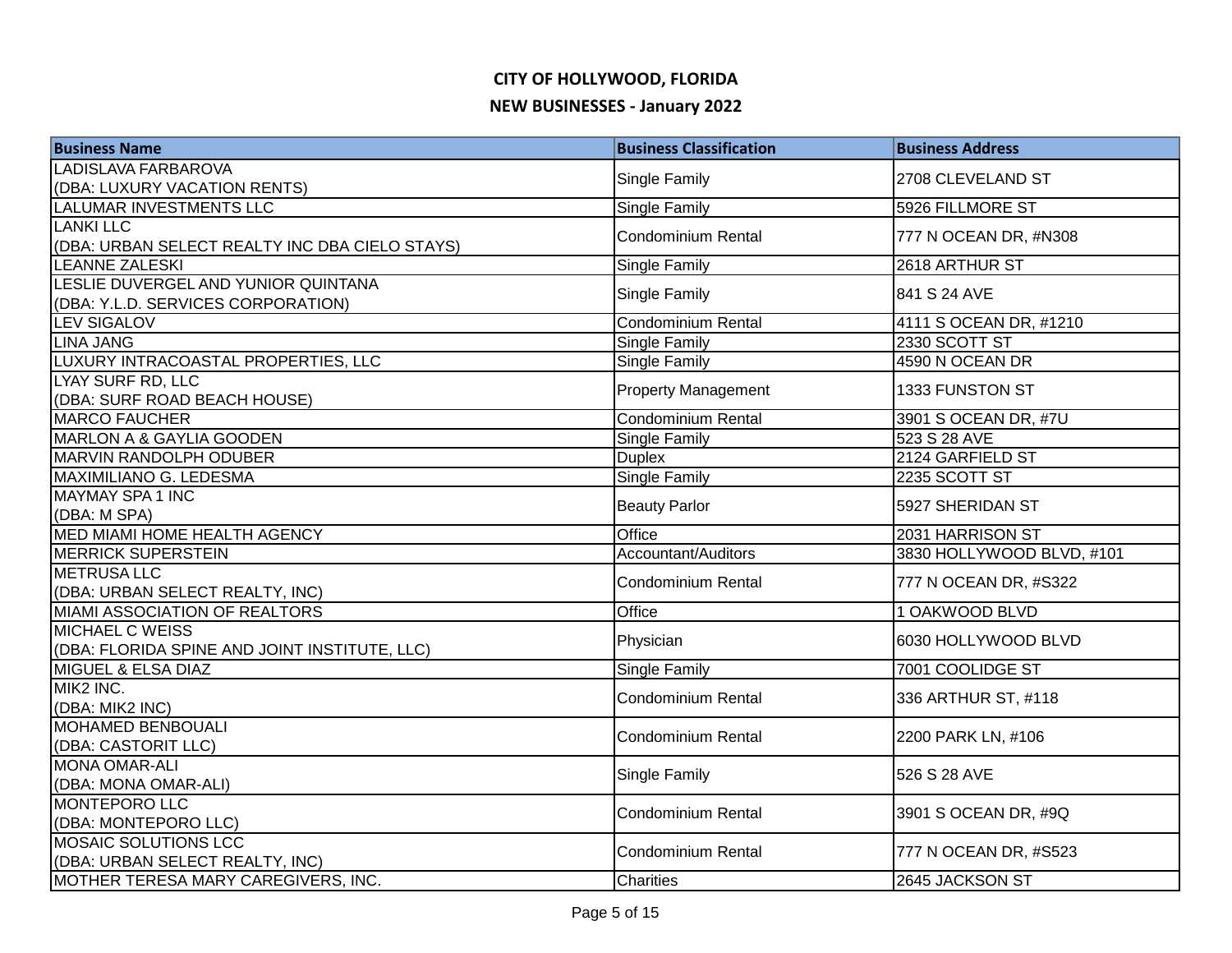## **CITY OF HOLLYWOOD, FLORIDA**

#### **NEW BUSINESSES - January 2022**

| <b>Business Name</b>                          | <b>Business Classification</b>      | <b>Business Address</b>       |
|-----------------------------------------------|-------------------------------------|-------------------------------|
| <b>MRJP SERVICE LLC</b>                       | <b>Automotive Service</b>           | 5629 DAWSON ST                |
| (DBA: MRJP SERVICE LLC)                       |                                     |                               |
| MUSGROVE ARRAVEN                              | <b>Single Family</b>                | 341 S 24 AVE - 2 BLDG         |
| (DBA: ARRAVEN MUSGROVE)                       |                                     |                               |
| NEUROTIC FITNESS LLC                          | <b>Fitness Instruction/Training</b> | 3942 N 46 AVE                 |
| (DBA: NEUROTIC FITNESS)                       |                                     |                               |
| <b>NEW KNOW CONSULTING LLC</b>                | <b>Condominium Rental</b>           | 777 N OCEAN DR, #N607         |
| (DBA: URBAN SELECT REALTY, INC)               |                                     |                               |
| NIKKI ZEN'S HEALTH AND BEAUTY                 | Office                              | 2439 WILEY ST                 |
| <b>NUSPROPERTIS INC</b>                       | <b>Duplex</b>                       | 1501-1503 N 22 AVE            |
| <b>OLAS LLC</b>                               | <b>Condominium Rental</b>           | 101 N OCEAN DR, #711          |
| <b>ONE POWER LLC</b>                          | <b>Condominium Rental</b>           | 4001 S OCEAN DR, #8L          |
| (DBA: THE ONE POWER LLC)                      |                                     |                               |
| PRIMETIME BARBELL LLC                         | <b>Fitness Instruction/Training</b> | 5900 STIRLING RD              |
| PROFESSIONAL AERONAUTIC SERVICESS LLC         | Condominium Rental                  | 1818 RODMAN ST, #3H           |
| <b>PSM ENTERPRISES CORP</b>                   | <b>Auto Sales</b>                   | 5707 RODMAN ST                |
| <b>R&amp;R ACCOMMODATIONS INC</b>             | Apt Building (3 or more units)      | 1401 S 17 AVE, #1-5 -SUBLEASE |
| <b>REAL ESTATE PH INC</b>                     | Single Family                       | 211 ENTRADA DR                |
| (DBA: REAL ESTATE PH)                         |                                     |                               |
| <b>RENATO BONGIORNI</b>                       | Single Family                       | 306 N 58 AVE                  |
| RESICAP GROWTH FLORIDA OWNER, LLC             | Single Family                       | 5515 JOHNSON ST               |
| RICHARD VALENZUELA                            | Physician                           | 6030 HOLLYWOOD BLVD           |
| (DBA: FLORIDA SPINE AND JOINT INSTITUTE, LLC) |                                     |                               |
| RODOLFO DUMENIGO M.D., P.A.                   | <b>Medical Office</b>               | 750 S FEDERAL HWY             |
| (DBA: CLINICAL CARE MEDICAL CENTERS)          |                                     |                               |
| <b>ROGER BLINDER</b>                          | Chiropractor/Chiropodist            | 6030 HOLLYWOOD BLVD           |
| (DBA: FLORIDA SPINE AND JOINT INSTITUTE, LLC) |                                     |                               |
| <b>ROTHMAN LLC</b>                            | Apt Building (3 or more units)      | 338 WALNUT ST-SUBLEASE        |
| (DBA: ROTHMAN LLC)                            |                                     |                               |
| <b>SAAD &amp; SABA MOTORS LLC</b>             | <b>Auto Sales</b>                   | 5842 DEWEY ST                 |
| <b>SANDRA PLATA</b>                           | <b>Single Family</b>                | 4512 TAYLOR ST                |
| SHAYAN SAMEER FAROOQ PROPERTIES, LLC          | Apt Building (3 or more units)      | 505 N 20 AVE                  |
| <b>SHEEA LANGSAM</b>                          | Single Family                       | 4721 W PARK RD                |
| (DBA: SHEEA LANGSAM)                          |                                     |                               |
| SHENILA SAMEER FAROOQ PROPERTIES, LLC         | Apt Building (3 or more units)      | 2440 HAYES ST, #1-5           |
| SHIMON PROPERTIES LLC                         | Apt Building (3 or more units)      | 1912 N 20 AVE                 |
| SHIMON PROPERTIES LLC                         | <b>Triplex</b>                      | 2343 WILSON ST                |
| <b>SHIMON PROPERTIES LLC</b>                  | Apt Building (3 or more units)      | 1828 LIBERTY ST               |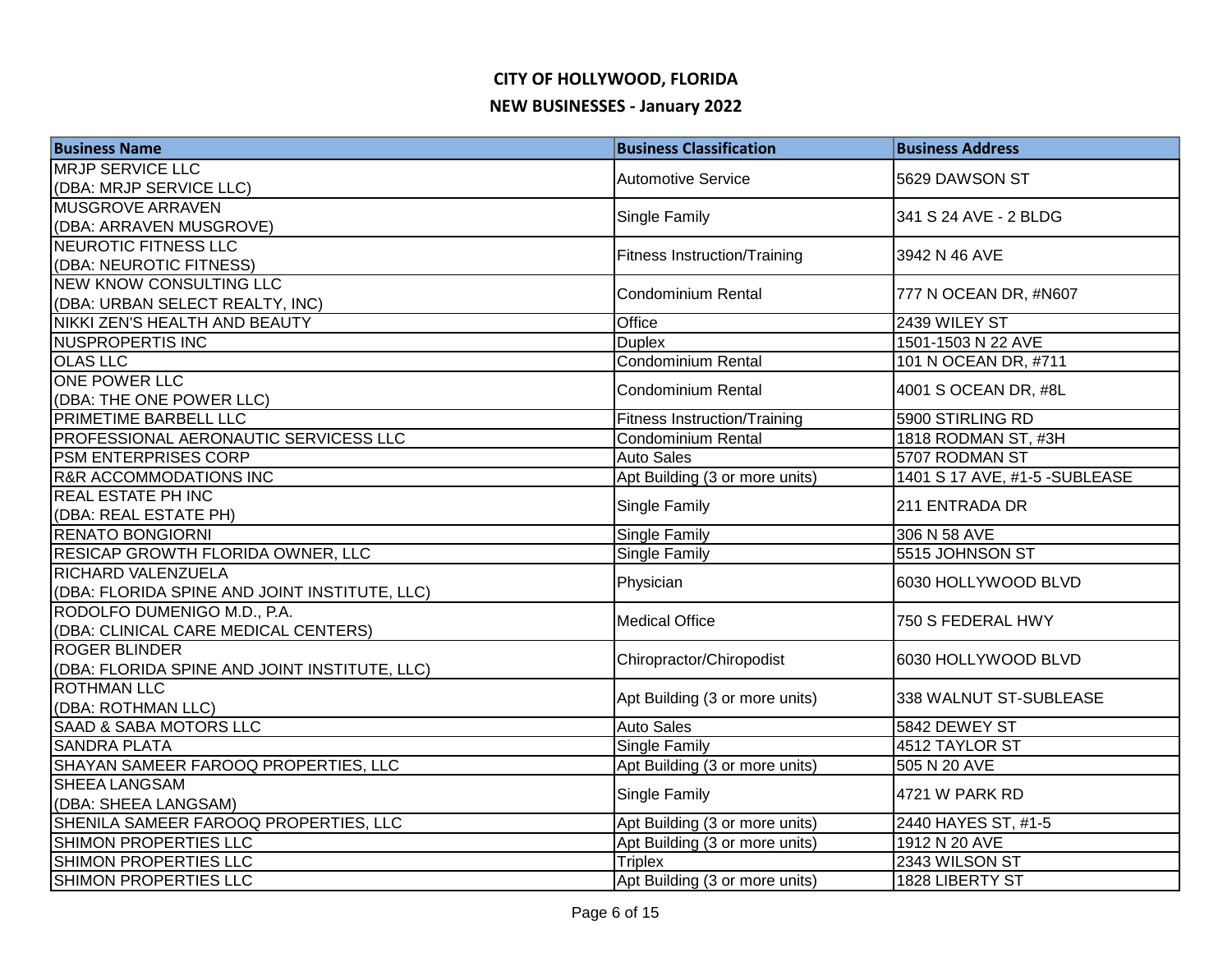#### **CITY OF HOLLYWOOD, FLORIDA**

#### **NEW BUSINESSES - January 2022**

| <b>Business Name</b>                                                                      | <b>Business Classification</b> | <b>Business Address</b> |
|-------------------------------------------------------------------------------------------|--------------------------------|-------------------------|
| <b>SHIMON PROPERTIES LLC</b>                                                              | <b>Duplex</b>                  | 1834 LIBERTY ST         |
| <b>SHIMON PROPERTIES LLC</b>                                                              | Single Family                  | 1838 LIBERTY ST         |
| SHIMON PROPERTIES LLC                                                                     | <b>Duplex</b>                  | 1839 SCOTT ST           |
| SHIMON PROPERTIES LLC                                                                     | Apt Building (3 or more units) | 1855 LIBERTY ST         |
| SHIMON PROPERTIES LLC                                                                     | Apt Building (3 or more units) | 2225 N 19 AVE           |
| SHIMON PROPERTIES LLC                                                                     | Apt Building (3 or more units) | 1845 LIBERTY ST         |
| SIDDHARTH ARORA<br>(DBA: FLORIDA SPINE AND JOINT INSTITUTE, LLC)                          | Physician                      | 6030 HOLLYWOOD BLVD     |
| <b>SILVIO ANDRES MARTINEZ</b><br>(DBA: MAHNKE'S ORTHOTICS & PROSTHETICS OF DEERFIELD INC) | Dentist/Orthodontist           | 4208 N 31 AVE           |
| SMH <sub>18</sub> LLC<br>(DBA: ETHAN ARABOV)                                              | Single Family                  | 2513 RALEIGH ST         |
| STEPANOV, PAVEL<br>(DBA: TRANS-ATLANTIC REALTY LLC)                                       | Single Family                  | 907 N 13 AVE            |
| <b>SUPERVILLA LP</b><br>(DBA: SUPERVILLA LP)                                              | <b>Property Management</b>     | 3100 N 29 CT, UNIT 107  |
| <b>SUZI PRASHKOVSKY LLC</b>                                                               | Condominium Rental             | 3701 JACKSON ST, #108   |
| <b>SUZI PRASHKOVSKY LLC</b><br>(DBA: LUNA APTS)                                           | <b>Condominium Rental</b>      | 3600 VAN BUREN ST, #101 |
| <b>SUZI PRASHKOVSKY LLC</b><br>(DBA: LUNA APTS)                                           | <b>Condominium Rental</b>      | 3600 VAN BUREN ST, #102 |
| <b>SUZI PRASHKOVSKY LLC</b><br>(DBA: LUNA APTS)                                           | <b>Condominium Rental</b>      | 3600 VAN BUREN ST, #103 |
| <b>SUZI PRASHKOVSKY LLC</b><br>(DBA: LUNA APTS)                                           | <b>Condominium Rental</b>      | 3600 VAN BUREN ST, #104 |
| <b>SUZI PRASHKOVSKY LLC</b><br>(DBA: LUNA APTS)                                           | <b>Condominium Rental</b>      | 3600 VAN BUREN ST, #105 |
| <b>SUZI PRASHKOVSKY LLC</b><br>(DBA: LUNA APTS)                                           | <b>Condominium Rental</b>      | 3600 VAN BUREN ST, #106 |
| <b>SUZI PRASHKOVSKY LLC</b><br>(DBA: LUNA APTS)                                           | <b>Condominium Rental</b>      | 3600 VAN BUREN ST, #107 |
| SUZI PRASHKOVSKY LLC<br>(DBA: LUNA APTS)                                                  | <b>Condominium Rental</b>      | 3600 VAN BUREN ST, #108 |
| <b>SUZI PRASHKOVSKY LLC</b><br>(DBA: LUNA APTS)                                           | <b>Condominium Rental</b>      | 3600 VAN BUREN ST, #109 |
| SUZI PRASHKOVSKY LLC<br>(DBA: LUNA APTS)                                                  | <b>Condominium Rental</b>      | 3600 VAN BUREN ST, #110 |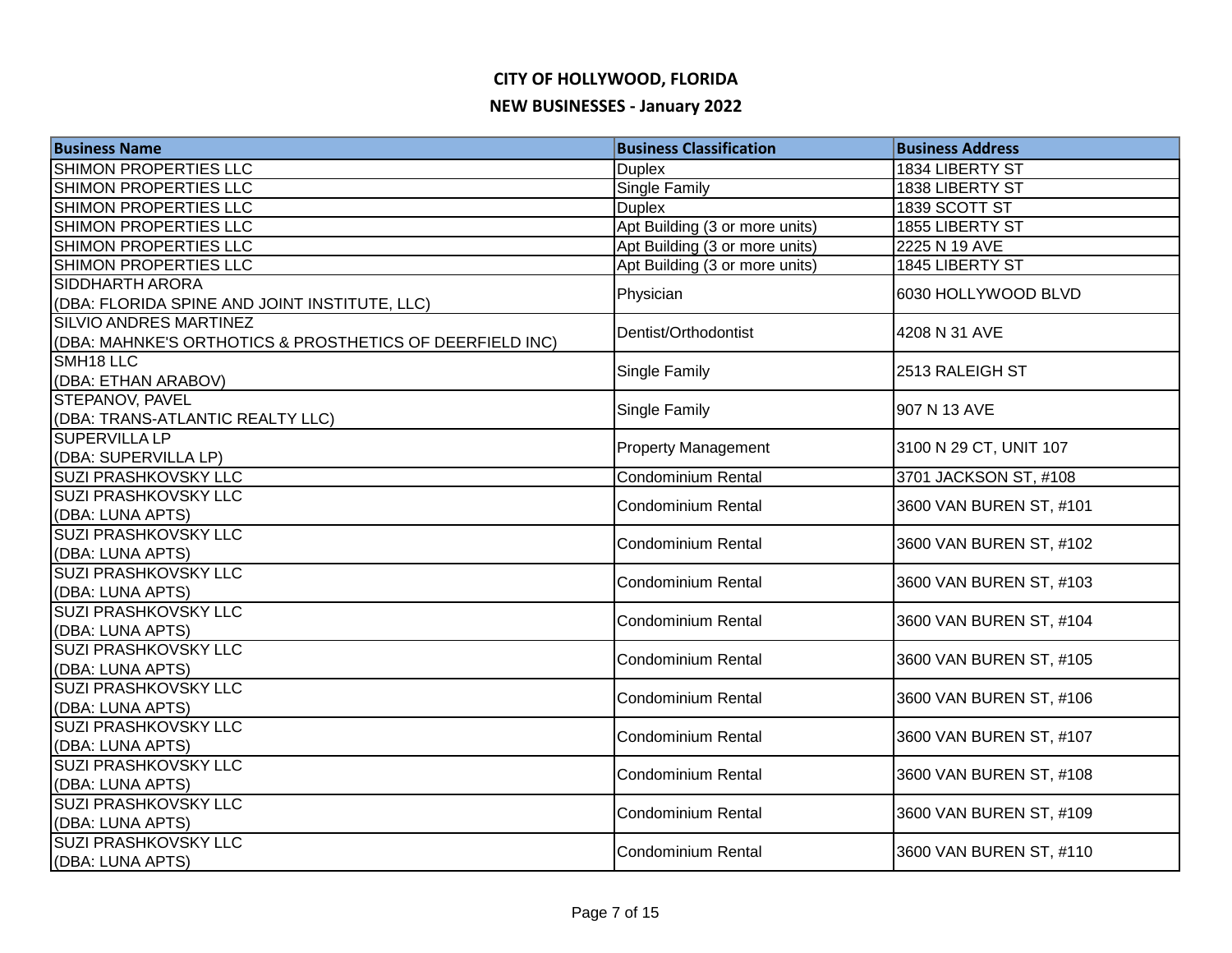| <b>Business Name</b>                            | <b>Business Classification</b> | <b>Business Address</b> |
|-------------------------------------------------|--------------------------------|-------------------------|
| SUZI PRASHKOVSKY LLC                            | <b>Condominium Rental</b>      | 3600 VAN BUREN ST, #201 |
| (DBA: LUNA APTS)                                |                                |                         |
| <b>SUZI PRASHKOVSKY LLC</b>                     | <b>Condominium Rental</b>      | 3600 VAN BUREN ST, #204 |
| (DBA: LUNA APTS)                                |                                |                         |
| <b>SUZI PRASHKOVSKY LLC</b>                     | <b>Condominium Rental</b>      | 3600 VAN BUREN ST, #206 |
| (DBA: LUNA APTS)                                |                                |                         |
| <b>SUZI PRASHKOVSKY LLC</b><br>(DBA: LUNA APTS) | <b>Condominium Rental</b>      | 3600 VAN BUREN ST, #208 |
| <b>SUZI PRASHKOVSKY LLC</b>                     |                                |                         |
| (DBA: LUNA APTS)                                | <b>Condominium Rental</b>      | 3600 VAN BUREN ST, #211 |
| <b>SUZI PRASHKOVSKY LLC</b>                     |                                |                         |
| (DBA: LUNA APTS)                                | Condominium Rental             | 3600 VAN BUREN ST, #212 |
| SUZI PRASHKOVSKY LLC                            |                                |                         |
| (DBA: LUNA APTS)                                | Condominium Rental             | 3600 VAN BUREN ST, #304 |
| SUZI PRASHKOVSKY LLC                            | <b>Condominium Rental</b>      | 3600 VAN BUREN ST, #305 |
| (DBA: LUNA APTS)                                |                                |                         |
| SUZI PRASHKOVSKY LLC                            | <b>Condominium Rental</b>      | 3600 VAN BUREN ST, #307 |
| (DBA: LUNA APTS)                                |                                |                         |
| SUZI PRASHKOVSKY LLC                            | <b>Condominium Rental</b>      | 3600 VAN BUREN ST, #308 |
| (DBA: LUNA APTS)                                |                                |                         |
| SUZI PRASHKOVSKY LLC                            | <b>Condominium Rental</b>      | 3600 VAN BUREN ST, #311 |
| (DBA: LUNA APTS)<br>SUZI PRASHKOVSKY LLC        |                                |                         |
| (DBA: LUNA APTS)                                | <b>Condominium Rental</b>      | 3600 VAN BUREN ST, #401 |
| <b>SUZI PRASHKOVSKY LLC</b>                     |                                |                         |
| (DBA: LUNA APTS)                                | <b>Condominium Rental</b>      | 3600 VAN BUREN ST, #402 |
| <b>SUZI PRASHKOVSKY LLC</b>                     |                                |                         |
| (DBA: LUNA APTS)                                | <b>Condominium Rental</b>      | 3600 VAN BUREN ST, #403 |
| <b>SUZI PRASHKOVSKY LLC</b>                     |                                |                         |
| (DBA: LUNA APTS)                                | <b>Condominium Rental</b>      | 3600 VAN BUREN ST, #404 |
| <b>SUZI PRASHKOVSKY LLC</b>                     | <b>Condominium Rental</b>      | 3600 VAN BUREN ST, #405 |
| (DBA: LUNA APTS)                                |                                |                         |
| SUZI PRASHKOVSKY LLC                            | <b>Condominium Rental</b>      | 3600 VAN BUREN ST, #406 |
| (DBA: LUNA APTS)                                |                                |                         |
| SUZI PRASHKOVSKY LLC                            | <b>Condominium Rental</b>      | 3800 VAN BUREN ST, #406 |
| (DBA: LUNA APTS)                                |                                |                         |
| <b>SUZI PRASHKOVSKY LLC</b>                     | <b>Condominium Rental</b>      | 3600 VAN BUREN ST, #409 |
| (DBA: LUNA APTS)                                |                                |                         |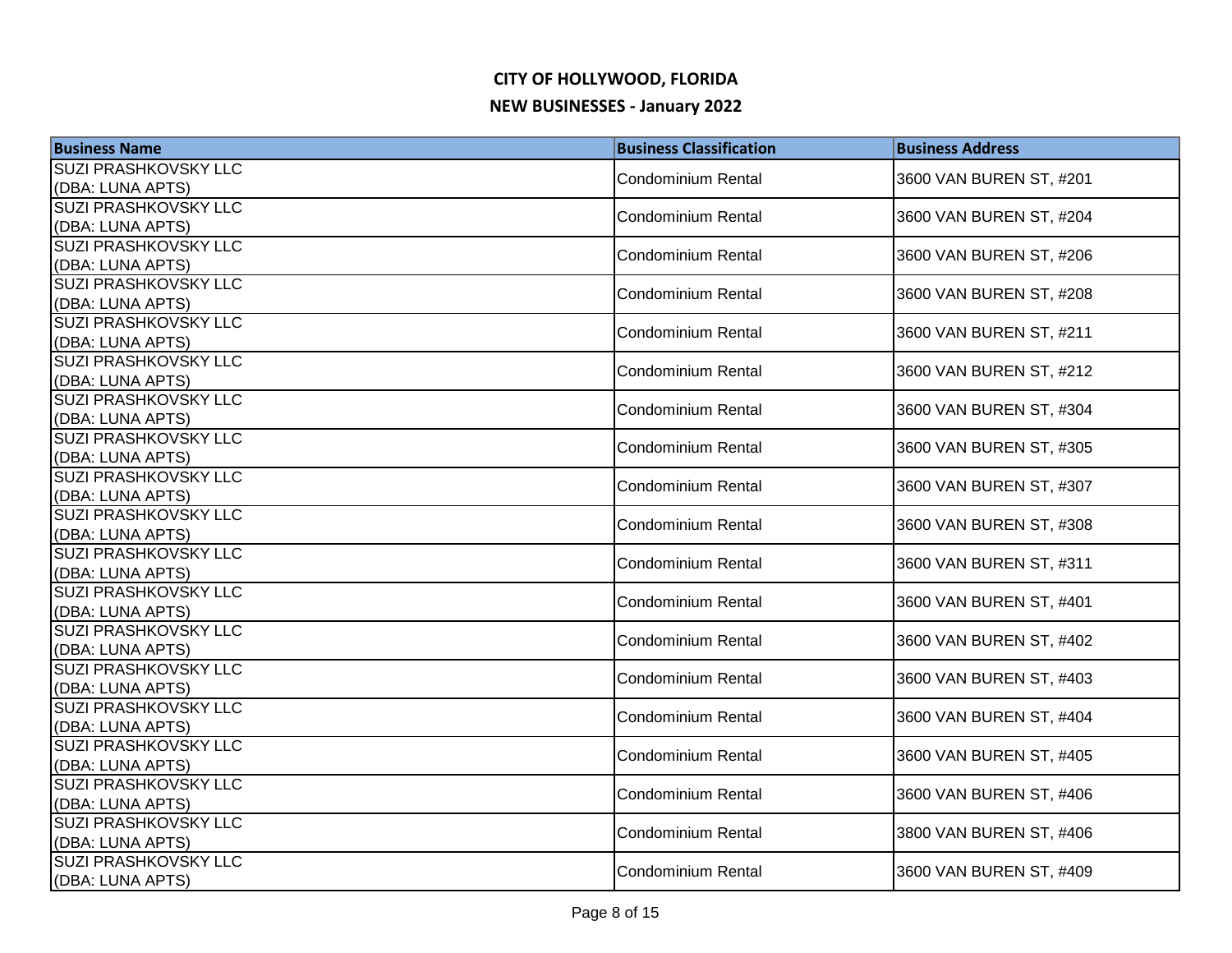| <b>SUZI PRASHKOVSKY LLC</b><br><b>Condominium Rental</b><br>3600 VAN BUREN ST, #410<br>(DBA: LUNA APTS)<br><b>SUZI PRASHKOVSKY LLC</b><br><b>Condominium Rental</b><br>3501 JACKSON ST, #102<br>(DBA: LUNA APTS)<br><b>SUZI PRASHKOVSKY LLC</b><br><b>Condominium Rental</b><br>3501 JACKSON ST, #103<br>(DBA: LUNA APTS)<br><b>SUZI PRASHKOVSKY LLC</b><br>3501 JACKSON ST, #104<br><b>Condominium Rental</b><br>(DBA: LUNA APTS)<br><b>SUZI PRASHKOVSKY LLC</b><br>3501 JACKSON ST, #105<br><b>Condominium Rental</b><br>(DBA: LUNA APTS)<br><b>SUZI PRASHKOVSKY LLC</b><br>3501 JACKSON ST, #106<br>Condominium Rental<br>(DBA: LUNA APTS)<br>SUZI PRASHKOVSKY LLC<br>3501 JACKSON ST, #108<br>Condominium Rental<br>(DBA: LUNA APTS)<br>SUZI PRASHKOVSKY LLC<br><b>Condominium Rental</b><br>3501 JACKSON ST, #111<br>(DBA: LUNA APTS)<br>SUZI PRASHKOVSKY LLC<br>3501 JACKSON ST, #112<br><b>Condominium Rental</b><br>(DBA: LUNA APTS)<br>SUZI PRASHKOVSKY LLC<br>3501 JACKSON ST, #202<br><b>Condominium Rental</b><br>(DBA: LUNA APTS)<br>SUZI PRASHKOVSKY LLC<br><b>Condominium Rental</b><br>3501 JACKSON ST, #203<br>(DBA: LUNA APTS)<br>SUZI PRASHKOVSKY LLC<br><b>Condominium Rental</b><br>3501 JACKSON ST, #204<br>(DBA: LUNA APTS)<br><b>SUZI PRASHKOVSKY LLC</b><br><b>Condominium Rental</b><br>3501 JACKSON ST, #205<br>(DBA: LUNA APTS)<br><b>SUZI PRASHKOVSKY LLC</b><br><b>Condominium Rental</b><br>3501 JACKSON ST, #206<br>(DBA: LUNA APTS)<br><b>SUZI PRASHKOVSKY LLC</b><br><b>Condominium Rental</b><br>3501 JACKSON ST, #207<br>(DBA: LUNA APTS)<br><b>SUZI PRASHKOVSKY LLC</b><br><b>Condominium Rental</b><br>3501 JACKSON ST, #209<br>(DBA: LUNA APTS)<br><b>SUZI PRASHKOVSKY LLC</b><br>3501 JACKSON ST, #211<br><b>Condominium Rental</b><br>(DBA: LUNA APTS)<br>SUZI PRASHKOVSKY LLC<br><b>Condominium Rental</b><br>3501 JACKSON ST, #212<br>(DBA: LUNA APTS)<br><b>SUZI PRASHKOVSKY LLC</b><br>Condominium Rental<br>3501 JACKSON ST, #303<br>(DBA: LUNA APTS) | <b>Business Name</b> | <b>Business Classification</b> | <b>Business Address</b> |
|-----------------------------------------------------------------------------------------------------------------------------------------------------------------------------------------------------------------------------------------------------------------------------------------------------------------------------------------------------------------------------------------------------------------------------------------------------------------------------------------------------------------------------------------------------------------------------------------------------------------------------------------------------------------------------------------------------------------------------------------------------------------------------------------------------------------------------------------------------------------------------------------------------------------------------------------------------------------------------------------------------------------------------------------------------------------------------------------------------------------------------------------------------------------------------------------------------------------------------------------------------------------------------------------------------------------------------------------------------------------------------------------------------------------------------------------------------------------------------------------------------------------------------------------------------------------------------------------------------------------------------------------------------------------------------------------------------------------------------------------------------------------------------------------------------------------------------------------------------------------------------------------------------------------------------------------------------------------------------------------------------|----------------------|--------------------------------|-------------------------|
|                                                                                                                                                                                                                                                                                                                                                                                                                                                                                                                                                                                                                                                                                                                                                                                                                                                                                                                                                                                                                                                                                                                                                                                                                                                                                                                                                                                                                                                                                                                                                                                                                                                                                                                                                                                                                                                                                                                                                                                                     |                      |                                |                         |
|                                                                                                                                                                                                                                                                                                                                                                                                                                                                                                                                                                                                                                                                                                                                                                                                                                                                                                                                                                                                                                                                                                                                                                                                                                                                                                                                                                                                                                                                                                                                                                                                                                                                                                                                                                                                                                                                                                                                                                                                     |                      |                                |                         |
|                                                                                                                                                                                                                                                                                                                                                                                                                                                                                                                                                                                                                                                                                                                                                                                                                                                                                                                                                                                                                                                                                                                                                                                                                                                                                                                                                                                                                                                                                                                                                                                                                                                                                                                                                                                                                                                                                                                                                                                                     |                      |                                |                         |
|                                                                                                                                                                                                                                                                                                                                                                                                                                                                                                                                                                                                                                                                                                                                                                                                                                                                                                                                                                                                                                                                                                                                                                                                                                                                                                                                                                                                                                                                                                                                                                                                                                                                                                                                                                                                                                                                                                                                                                                                     |                      |                                |                         |
|                                                                                                                                                                                                                                                                                                                                                                                                                                                                                                                                                                                                                                                                                                                                                                                                                                                                                                                                                                                                                                                                                                                                                                                                                                                                                                                                                                                                                                                                                                                                                                                                                                                                                                                                                                                                                                                                                                                                                                                                     |                      |                                |                         |
|                                                                                                                                                                                                                                                                                                                                                                                                                                                                                                                                                                                                                                                                                                                                                                                                                                                                                                                                                                                                                                                                                                                                                                                                                                                                                                                                                                                                                                                                                                                                                                                                                                                                                                                                                                                                                                                                                                                                                                                                     |                      |                                |                         |
|                                                                                                                                                                                                                                                                                                                                                                                                                                                                                                                                                                                                                                                                                                                                                                                                                                                                                                                                                                                                                                                                                                                                                                                                                                                                                                                                                                                                                                                                                                                                                                                                                                                                                                                                                                                                                                                                                                                                                                                                     |                      |                                |                         |
|                                                                                                                                                                                                                                                                                                                                                                                                                                                                                                                                                                                                                                                                                                                                                                                                                                                                                                                                                                                                                                                                                                                                                                                                                                                                                                                                                                                                                                                                                                                                                                                                                                                                                                                                                                                                                                                                                                                                                                                                     |                      |                                |                         |
|                                                                                                                                                                                                                                                                                                                                                                                                                                                                                                                                                                                                                                                                                                                                                                                                                                                                                                                                                                                                                                                                                                                                                                                                                                                                                                                                                                                                                                                                                                                                                                                                                                                                                                                                                                                                                                                                                                                                                                                                     |                      |                                |                         |
|                                                                                                                                                                                                                                                                                                                                                                                                                                                                                                                                                                                                                                                                                                                                                                                                                                                                                                                                                                                                                                                                                                                                                                                                                                                                                                                                                                                                                                                                                                                                                                                                                                                                                                                                                                                                                                                                                                                                                                                                     |                      |                                |                         |
|                                                                                                                                                                                                                                                                                                                                                                                                                                                                                                                                                                                                                                                                                                                                                                                                                                                                                                                                                                                                                                                                                                                                                                                                                                                                                                                                                                                                                                                                                                                                                                                                                                                                                                                                                                                                                                                                                                                                                                                                     |                      |                                |                         |
|                                                                                                                                                                                                                                                                                                                                                                                                                                                                                                                                                                                                                                                                                                                                                                                                                                                                                                                                                                                                                                                                                                                                                                                                                                                                                                                                                                                                                                                                                                                                                                                                                                                                                                                                                                                                                                                                                                                                                                                                     |                      |                                |                         |
|                                                                                                                                                                                                                                                                                                                                                                                                                                                                                                                                                                                                                                                                                                                                                                                                                                                                                                                                                                                                                                                                                                                                                                                                                                                                                                                                                                                                                                                                                                                                                                                                                                                                                                                                                                                                                                                                                                                                                                                                     |                      |                                |                         |
|                                                                                                                                                                                                                                                                                                                                                                                                                                                                                                                                                                                                                                                                                                                                                                                                                                                                                                                                                                                                                                                                                                                                                                                                                                                                                                                                                                                                                                                                                                                                                                                                                                                                                                                                                                                                                                                                                                                                                                                                     |                      |                                |                         |
|                                                                                                                                                                                                                                                                                                                                                                                                                                                                                                                                                                                                                                                                                                                                                                                                                                                                                                                                                                                                                                                                                                                                                                                                                                                                                                                                                                                                                                                                                                                                                                                                                                                                                                                                                                                                                                                                                                                                                                                                     |                      |                                |                         |
|                                                                                                                                                                                                                                                                                                                                                                                                                                                                                                                                                                                                                                                                                                                                                                                                                                                                                                                                                                                                                                                                                                                                                                                                                                                                                                                                                                                                                                                                                                                                                                                                                                                                                                                                                                                                                                                                                                                                                                                                     |                      |                                |                         |
|                                                                                                                                                                                                                                                                                                                                                                                                                                                                                                                                                                                                                                                                                                                                                                                                                                                                                                                                                                                                                                                                                                                                                                                                                                                                                                                                                                                                                                                                                                                                                                                                                                                                                                                                                                                                                                                                                                                                                                                                     |                      |                                |                         |
|                                                                                                                                                                                                                                                                                                                                                                                                                                                                                                                                                                                                                                                                                                                                                                                                                                                                                                                                                                                                                                                                                                                                                                                                                                                                                                                                                                                                                                                                                                                                                                                                                                                                                                                                                                                                                                                                                                                                                                                                     |                      |                                |                         |
|                                                                                                                                                                                                                                                                                                                                                                                                                                                                                                                                                                                                                                                                                                                                                                                                                                                                                                                                                                                                                                                                                                                                                                                                                                                                                                                                                                                                                                                                                                                                                                                                                                                                                                                                                                                                                                                                                                                                                                                                     |                      |                                |                         |
|                                                                                                                                                                                                                                                                                                                                                                                                                                                                                                                                                                                                                                                                                                                                                                                                                                                                                                                                                                                                                                                                                                                                                                                                                                                                                                                                                                                                                                                                                                                                                                                                                                                                                                                                                                                                                                                                                                                                                                                                     |                      |                                |                         |
|                                                                                                                                                                                                                                                                                                                                                                                                                                                                                                                                                                                                                                                                                                                                                                                                                                                                                                                                                                                                                                                                                                                                                                                                                                                                                                                                                                                                                                                                                                                                                                                                                                                                                                                                                                                                                                                                                                                                                                                                     |                      |                                |                         |
|                                                                                                                                                                                                                                                                                                                                                                                                                                                                                                                                                                                                                                                                                                                                                                                                                                                                                                                                                                                                                                                                                                                                                                                                                                                                                                                                                                                                                                                                                                                                                                                                                                                                                                                                                                                                                                                                                                                                                                                                     |                      |                                |                         |
|                                                                                                                                                                                                                                                                                                                                                                                                                                                                                                                                                                                                                                                                                                                                                                                                                                                                                                                                                                                                                                                                                                                                                                                                                                                                                                                                                                                                                                                                                                                                                                                                                                                                                                                                                                                                                                                                                                                                                                                                     |                      |                                |                         |
|                                                                                                                                                                                                                                                                                                                                                                                                                                                                                                                                                                                                                                                                                                                                                                                                                                                                                                                                                                                                                                                                                                                                                                                                                                                                                                                                                                                                                                                                                                                                                                                                                                                                                                                                                                                                                                                                                                                                                                                                     |                      |                                |                         |
|                                                                                                                                                                                                                                                                                                                                                                                                                                                                                                                                                                                                                                                                                                                                                                                                                                                                                                                                                                                                                                                                                                                                                                                                                                                                                                                                                                                                                                                                                                                                                                                                                                                                                                                                                                                                                                                                                                                                                                                                     |                      |                                |                         |
|                                                                                                                                                                                                                                                                                                                                                                                                                                                                                                                                                                                                                                                                                                                                                                                                                                                                                                                                                                                                                                                                                                                                                                                                                                                                                                                                                                                                                                                                                                                                                                                                                                                                                                                                                                                                                                                                                                                                                                                                     |                      |                                |                         |
|                                                                                                                                                                                                                                                                                                                                                                                                                                                                                                                                                                                                                                                                                                                                                                                                                                                                                                                                                                                                                                                                                                                                                                                                                                                                                                                                                                                                                                                                                                                                                                                                                                                                                                                                                                                                                                                                                                                                                                                                     |                      |                                |                         |
|                                                                                                                                                                                                                                                                                                                                                                                                                                                                                                                                                                                                                                                                                                                                                                                                                                                                                                                                                                                                                                                                                                                                                                                                                                                                                                                                                                                                                                                                                                                                                                                                                                                                                                                                                                                                                                                                                                                                                                                                     |                      |                                |                         |
|                                                                                                                                                                                                                                                                                                                                                                                                                                                                                                                                                                                                                                                                                                                                                                                                                                                                                                                                                                                                                                                                                                                                                                                                                                                                                                                                                                                                                                                                                                                                                                                                                                                                                                                                                                                                                                                                                                                                                                                                     |                      |                                |                         |
|                                                                                                                                                                                                                                                                                                                                                                                                                                                                                                                                                                                                                                                                                                                                                                                                                                                                                                                                                                                                                                                                                                                                                                                                                                                                                                                                                                                                                                                                                                                                                                                                                                                                                                                                                                                                                                                                                                                                                                                                     |                      |                                |                         |
|                                                                                                                                                                                                                                                                                                                                                                                                                                                                                                                                                                                                                                                                                                                                                                                                                                                                                                                                                                                                                                                                                                                                                                                                                                                                                                                                                                                                                                                                                                                                                                                                                                                                                                                                                                                                                                                                                                                                                                                                     |                      |                                |                         |
|                                                                                                                                                                                                                                                                                                                                                                                                                                                                                                                                                                                                                                                                                                                                                                                                                                                                                                                                                                                                                                                                                                                                                                                                                                                                                                                                                                                                                                                                                                                                                                                                                                                                                                                                                                                                                                                                                                                                                                                                     |                      |                                |                         |
|                                                                                                                                                                                                                                                                                                                                                                                                                                                                                                                                                                                                                                                                                                                                                                                                                                                                                                                                                                                                                                                                                                                                                                                                                                                                                                                                                                                                                                                                                                                                                                                                                                                                                                                                                                                                                                                                                                                                                                                                     |                      |                                |                         |
|                                                                                                                                                                                                                                                                                                                                                                                                                                                                                                                                                                                                                                                                                                                                                                                                                                                                                                                                                                                                                                                                                                                                                                                                                                                                                                                                                                                                                                                                                                                                                                                                                                                                                                                                                                                                                                                                                                                                                                                                     |                      |                                |                         |
|                                                                                                                                                                                                                                                                                                                                                                                                                                                                                                                                                                                                                                                                                                                                                                                                                                                                                                                                                                                                                                                                                                                                                                                                                                                                                                                                                                                                                                                                                                                                                                                                                                                                                                                                                                                                                                                                                                                                                                                                     |                      |                                |                         |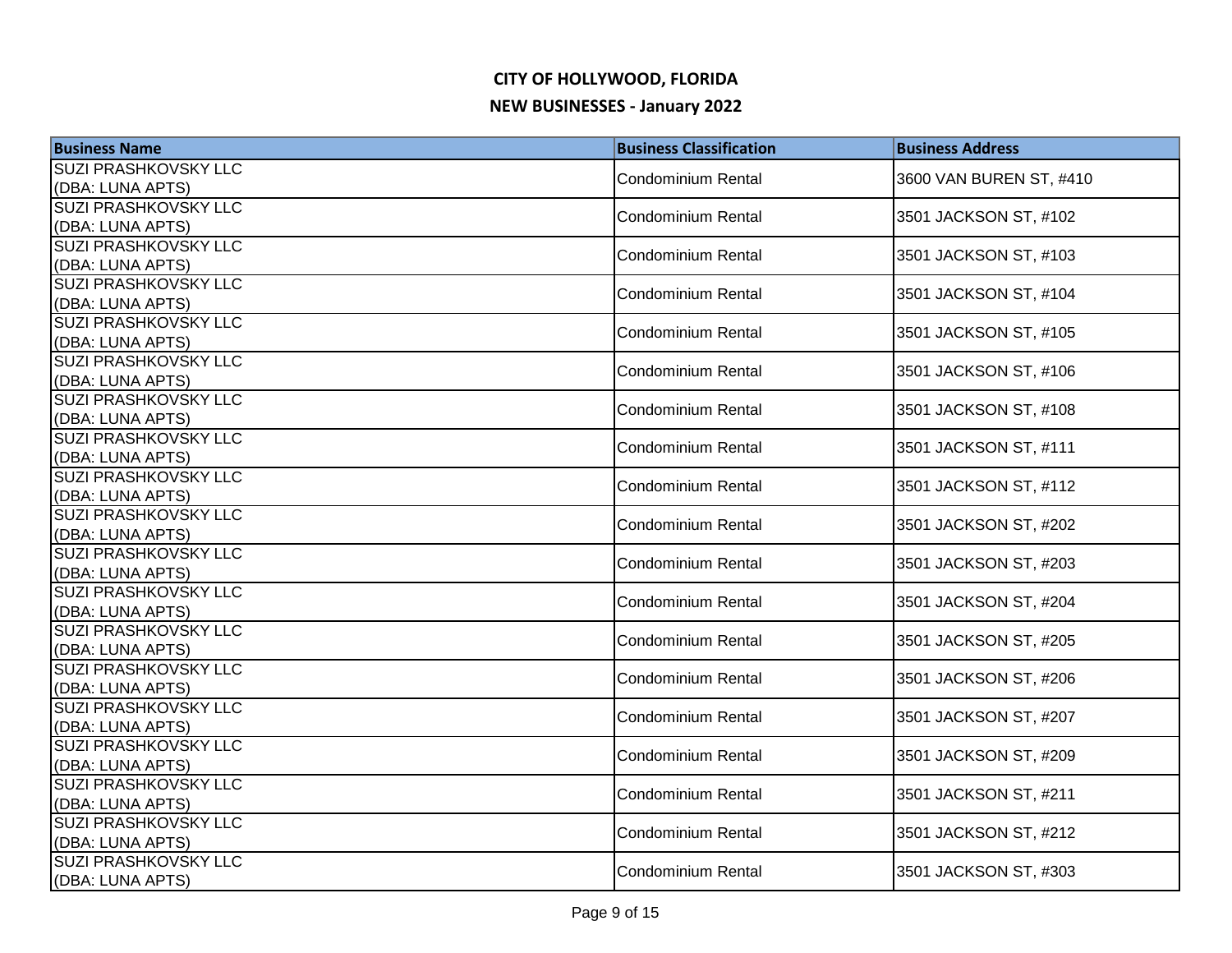| <b>Business Name</b>                            | <b>Business Classification</b> | <b>Business Address</b> |
|-------------------------------------------------|--------------------------------|-------------------------|
| SUZI PRASHKOVSKY LLC                            | Condominium Rental             | 3501 JACKSON ST, #304   |
| (DBA: LUNA APTS)                                |                                |                         |
| <b>SUZI PRASHKOVSKY LLC</b>                     | <b>Condominium Rental</b>      | 3501 JACKSON ST, #306   |
| (DBA: LUNA APTS)                                |                                |                         |
| <b>SUZI PRASHKOVSKY LLC</b>                     | <b>Condominium Rental</b>      | 3501 JACKSON ST, #308   |
| (DBA: LUNA APTS)                                |                                |                         |
| <b>SUZI PRASHKOVSKY LLC</b>                     | <b>Condominium Rental</b>      | 3501 JACKSON ST, #311   |
| (DBA: LUNA APTS)                                |                                |                         |
| <b>SUZI PRASHKOVSKY LLC</b>                     | Condominium Rental             | 3501 JACKSON ST, #312   |
| (DBA: LUNA APTS)<br><b>SUZI PRASHKOVSKY LLC</b> |                                |                         |
| (DBA: LUNA APTS)                                | Condominium Rental             | 3501 JACKSON ST, #402   |
| SUZI PRASHKOVSKY LLC                            |                                |                         |
| (DBA: LUNA APTS)                                | Condominium Rental             | 3501 JACKSON ST, #405   |
| SUZI PRASHKOVSKY LLC                            |                                |                         |
| (DBA: LUNA APTS)                                | <b>Condominium Rental</b>      | 3501 JACKSON ST, #406   |
| SUZI PRASHKOVSKY LLC                            | Condominium Rental             | 3501 JACKSON ST, #408   |
| (DBA: LUNA APTS)                                |                                |                         |
| <b>SUZI PRASHKOVSKY LLC</b>                     | Condominium Rental             | 3501 JACKSON ST, #411   |
| (DBA: LUNA APTS)                                |                                |                         |
| <b>SUZI PRASHKOVSKY LLC</b>                     | <b>Condominium Rental</b>      | 3800 VAN BUREN ST, #101 |
| (DBA: LUNA APTS)                                |                                |                         |
| SUZI PRASHKOVSKY LLC                            | <b>Condominium Rental</b>      | 3800 VAN BUREN ST, #102 |
| (DBA: LUNA APTS)                                |                                |                         |
| SUZI PRASHKOVSKY LLC                            | <b>Condominium Rental</b>      | 3800 VAN BUREN ST, #103 |
| (DBA: LUNA APTS)<br><b>SUZI PRASHKOVSKY LLC</b> |                                |                         |
| (DBA: LUNA APTS)                                | Condominium Rental             | 3800 VAN BUREN ST, #104 |
| <b>SUZI PRASHKOVSKY LLC</b>                     |                                |                         |
| (DBA: LUNA APTS)                                | Condominium Rental             | 3800 VAN BUREN ST, #105 |
| <b>SUZI PRASHKOVSKY LLC</b>                     |                                |                         |
| (DBA: LUNA APTS)                                | <b>Condominium Rental</b>      | 3800 VAN BUREN ST, #106 |
| SUZI PRASHKOVSKY LLC                            |                                |                         |
| (DBA: LUNA APTS)                                | <b>Condominium Rental</b>      | 3800 VAN BUREN ST, #107 |
| SUZI PRASHKOVSKY LLC                            | <b>Condominium Rental</b>      | 3800 VAN BUREN ST, #108 |
| (DBA: LUNA APTS)                                |                                |                         |
| <b>SUZI PRASHKOVSKY LLC</b>                     | Condominium Rental             | 3800 VAN BUREN ST, #109 |
| (DBA: LUNA APTS)                                |                                |                         |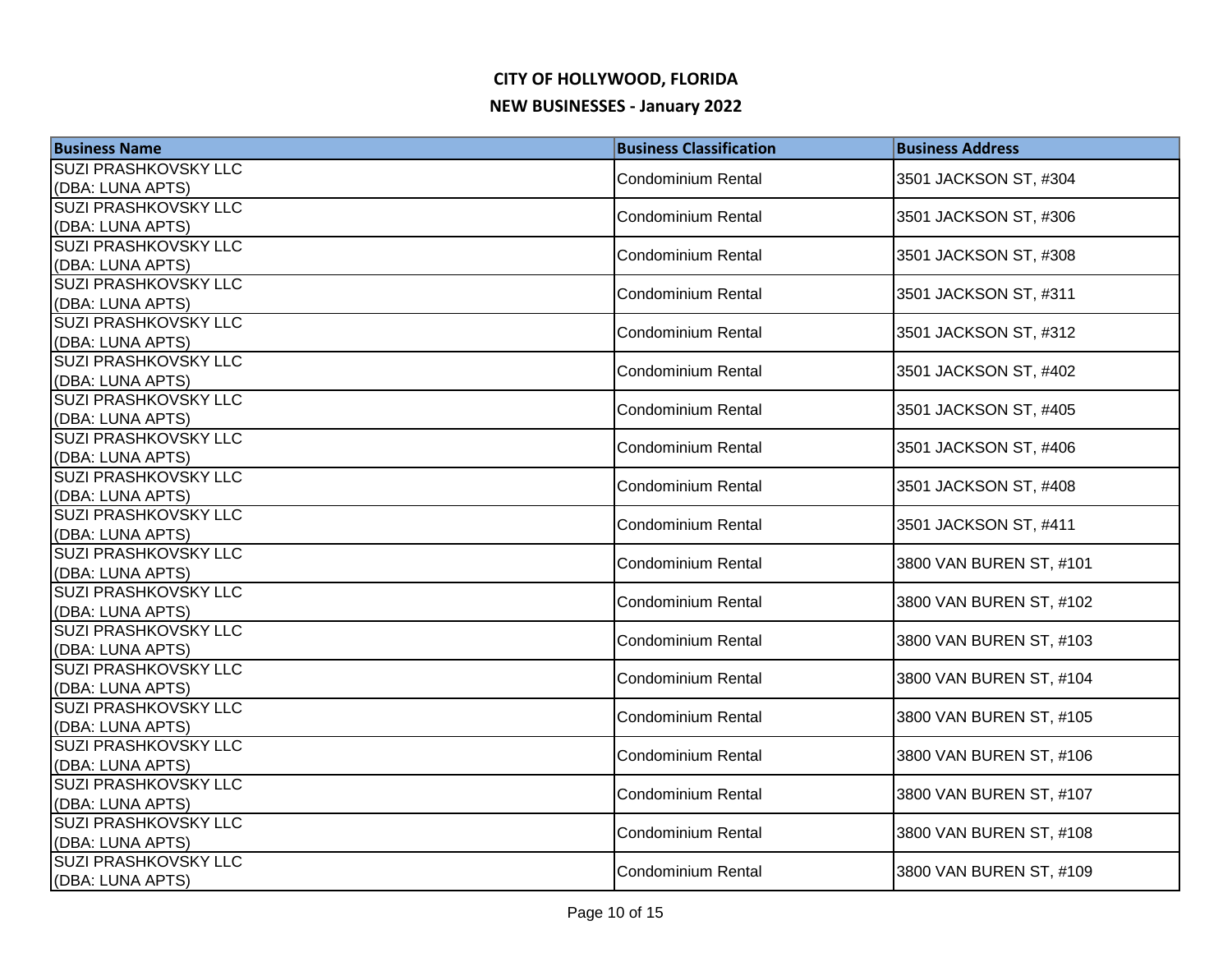| <b>Business Name</b>                            | <b>Business Classification</b> | <b>Business Address</b> |
|-------------------------------------------------|--------------------------------|-------------------------|
| SUZI PRASHKOVSKY LLC                            | <b>Condominium Rental</b>      | 3800 VAN BUREN ST, #110 |
| (DBA: LUNA APTS)                                |                                |                         |
| <b>SUZI PRASHKOVSKY LLC</b>                     | <b>Condominium Rental</b>      | 3800 VAN BUREN ST, #111 |
| (DBA: LUNA APTS)                                |                                |                         |
| <b>SUZI PRASHKOVSKY LLC</b>                     | Condominium Rental             | 3800 VAN BUREN ST, #112 |
| (DBA: LUNA APTS)                                |                                |                         |
| <b>SUZI PRASHKOVSKY LLC</b><br>(DBA: LUNA APTS) | Condominium Rental             | 3800 VAN BUREN ST, #201 |
| <b>SUZI PRASHKOVSKY LLC</b>                     |                                |                         |
| (DBA: LUNA APTS)                                | Condominium Rental             | 3800 VAN BUREN ST, #202 |
| <b>SUZI PRASHKOVSKY LLC</b>                     |                                |                         |
| (DBA: LUNA APTS)                                | <b>Condominium Rental</b>      | 3800 VAN BUREN ST, #203 |
| SUZI PRASHKOVSKY LLC                            |                                |                         |
| (DBA: LUNA APTS)                                | <b>Condominium Rental</b>      | 3800 VAN BUREN ST, #204 |
| SUZI PRASHKOVSKY LLC                            | <b>Condominium Rental</b>      | 3800 VAN BUREN ST, #205 |
| (DBA: LUNA APTS)                                |                                |                         |
| SUZI PRASHKOVSKY LLC                            | <b>Condominium Rental</b>      | 3800 VAN BUREN ST, #206 |
| (DBA: LUNA APTS)                                |                                |                         |
| SUZI PRASHKOVSKY LLC                            | <b>Condominium Rental</b>      | 3800 VAN BUREN ST, #207 |
| (DBA: LUNA APTS)                                |                                |                         |
| SUZI PRASHKOVSKY LLC                            | Condominium Rental             | 3800 VAN BUREN ST, #307 |
| (DBA: LUNA APTS)<br>SUZI PRASHKOVSKY LLC        |                                |                         |
| (DBA: LUNA APTS)                                | <b>Condominium Rental</b>      | 3800 VAN BUREN ST, #208 |
| <b>SUZI PRASHKOVSKY LLC</b>                     |                                |                         |
| (DBA: LUNA APTS)                                | <b>Condominium Rental</b>      | 3800 VAN BUREN ST, #209 |
| <b>SUZI PRASHKOVSKY LLC</b>                     |                                |                         |
| (DBA: LUNA APTS)                                | Condominium Rental             | 3800 VAN BUREN ST, #210 |
| <b>SUZI PRASHKOVSKY LLC</b>                     |                                |                         |
| (DBA: LUNA APTS)                                | <b>Condominium Rental</b>      | 3800 VAN BUREN ST, #211 |
| <b>SUZI PRASHKOVSKY LLC</b>                     | <b>Condominium Rental</b>      | 3800 VAN BUREN ST, #301 |
| (DBA: LUNA APTS)                                |                                |                         |
| SUZI PRASHKOVSKY LLC                            | Condominium Rental             | 3800 VAN BUREN ST, #302 |
| (DBA: LUNA APTS)                                |                                |                         |
| SUZI PRASHKOVSKY LLC                            | Condominium Rental             | 3800 VAN BUREN ST, #303 |
| (DBA: LUNA APTS)                                |                                |                         |
| <b>SUZI PRASHKOVSKY LLC</b>                     | <b>Condominium Rental</b>      | 3800 VAN BUREN ST, #304 |
| (DBA: LUNA APTS)                                |                                |                         |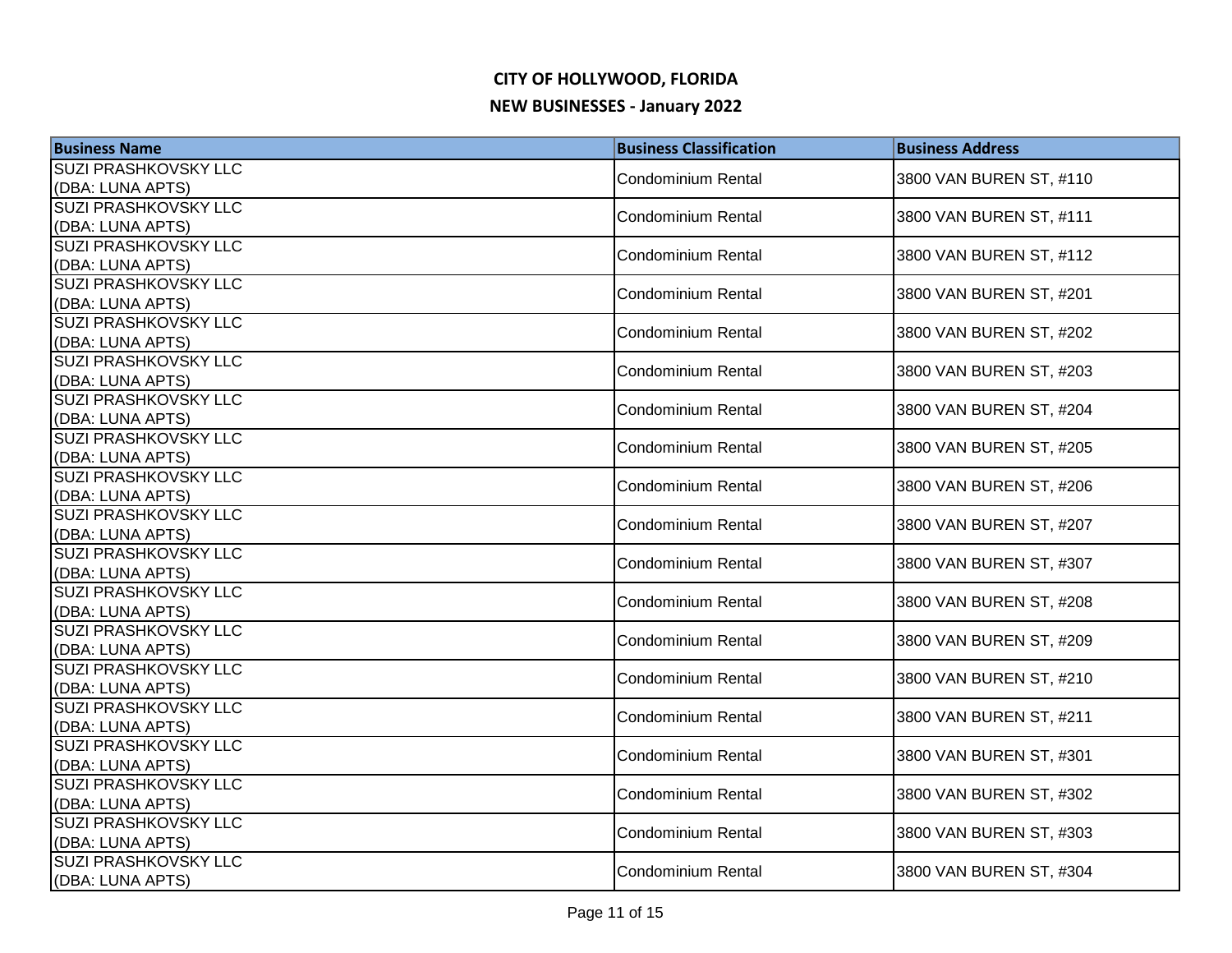| <b>Business Name</b>                            | <b>Business Classification</b> | <b>Business Address</b> |
|-------------------------------------------------|--------------------------------|-------------------------|
| SUZI PRASHKOVSKY LLC                            | <b>Condominium Rental</b>      | 3800 VAN BUREN ST, #305 |
| (DBA: LUNA APTS)                                |                                |                         |
| <b>SUZI PRASHKOVSKY LLC</b>                     | <b>Condominium Rental</b>      | 3800 VAN BUREN ST, #306 |
| (DBA: LUNA APTS)                                |                                |                         |
| <b>SUZI PRASHKOVSKY LLC</b>                     | <b>Condominium Rental</b>      | 3800 VAN BUREN ST, #308 |
| (DBA: LUNA APTS)                                |                                |                         |
| <b>SUZI PRASHKOVSKY LLC</b><br>(DBA: LUNA APTS) | <b>Condominium Rental</b>      | 3800 VAN BUREN ST, #310 |
| <b>SUZI PRASHKOVSKY LLC</b>                     |                                |                         |
| (DBA: LUNA APTS)                                | <b>Condominium Rental</b>      | 3800 VAN BUREN ST, #311 |
| <b>SUZI PRASHKOVSKY LLC</b>                     |                                |                         |
| (DBA: LUNA APTS)                                | Condominium Rental             | 3800 VAN BUREN ST, #312 |
| <b>SUZI PRASHKOVSKY LLC</b>                     |                                |                         |
| (DBA: LUNA APTS)                                | Condominium Rental             | 3800 VAN BUREN ST, #401 |
| SUZI PRASHKOVSKY LLC                            | <b>Condominium Rental</b>      | 3800 VAN BUREN ST, #402 |
| (DBA: LUNA APTS)                                |                                |                         |
| SUZI PRASHKOVSKY LLC                            | <b>Condominium Rental</b>      | 3800 VAN BUREN ST, #403 |
| (DBA: LUNA APTS)                                |                                |                         |
| SUZI PRASHKOVSKY LLC                            | <b>Condominium Rental</b>      | 3800 VAN BUREN ST, #404 |
| (DBA: LUNA APTS)                                |                                |                         |
| SUZI PRASHKOVSKY LLC                            | <b>Condominium Rental</b>      | 3800 VAN BUREN ST, #405 |
| (DBA: LUNA APTS)<br><b>SUZI PRASHKOVSKY LLC</b> |                                |                         |
| (DBA: LUNA APTS)                                | <b>Condominium Rental</b>      | 3800 VAN BUREN ST, #407 |
| <b>SUZI PRASHKOVSKY LLC</b>                     |                                |                         |
| (DBA: LUNA APTS)                                | <b>Condominium Rental</b>      | 3800 VAN BUREN ST, #408 |
| <b>SUZI PRASHKOVSKY LLC</b>                     |                                |                         |
| (DBA: LUNA APTS)                                | <b>Condominium Rental</b>      | 3800 VAN BUREN ST, #409 |
| <b>SUZI PRASHKOVSKY LLC</b>                     |                                |                         |
| (DBA: LUNA APTS)                                | <b>Condominium Rental</b>      | 3800 VAN BUREN ST, #410 |
| <b>SUZI PRASHKOVSKY LLC</b>                     | <b>Condominium Rental</b>      | 3800 VAN BUREN ST, #411 |
| (DBA: LUNA APTS)                                |                                |                         |
| SUZI PRASHKOVSKY LLC                            | <b>Condominium Rental</b>      | 3800 VAN BUREN ST, #412 |
| (DBA: LUNA APTS)                                |                                |                         |
| SUZI PRASHKOVSKY LLC                            | <b>Condominium Rental</b>      | 3701 JACKSON ST, #102   |
| (DBA: LUNA APTS)                                |                                |                         |
| <b>SUZI PRASHKOVSKY LLC</b>                     | <b>Condominium Rental</b>      | 3701 JACKSON ST, #103   |
| (DBA: LUNA APTS)                                |                                |                         |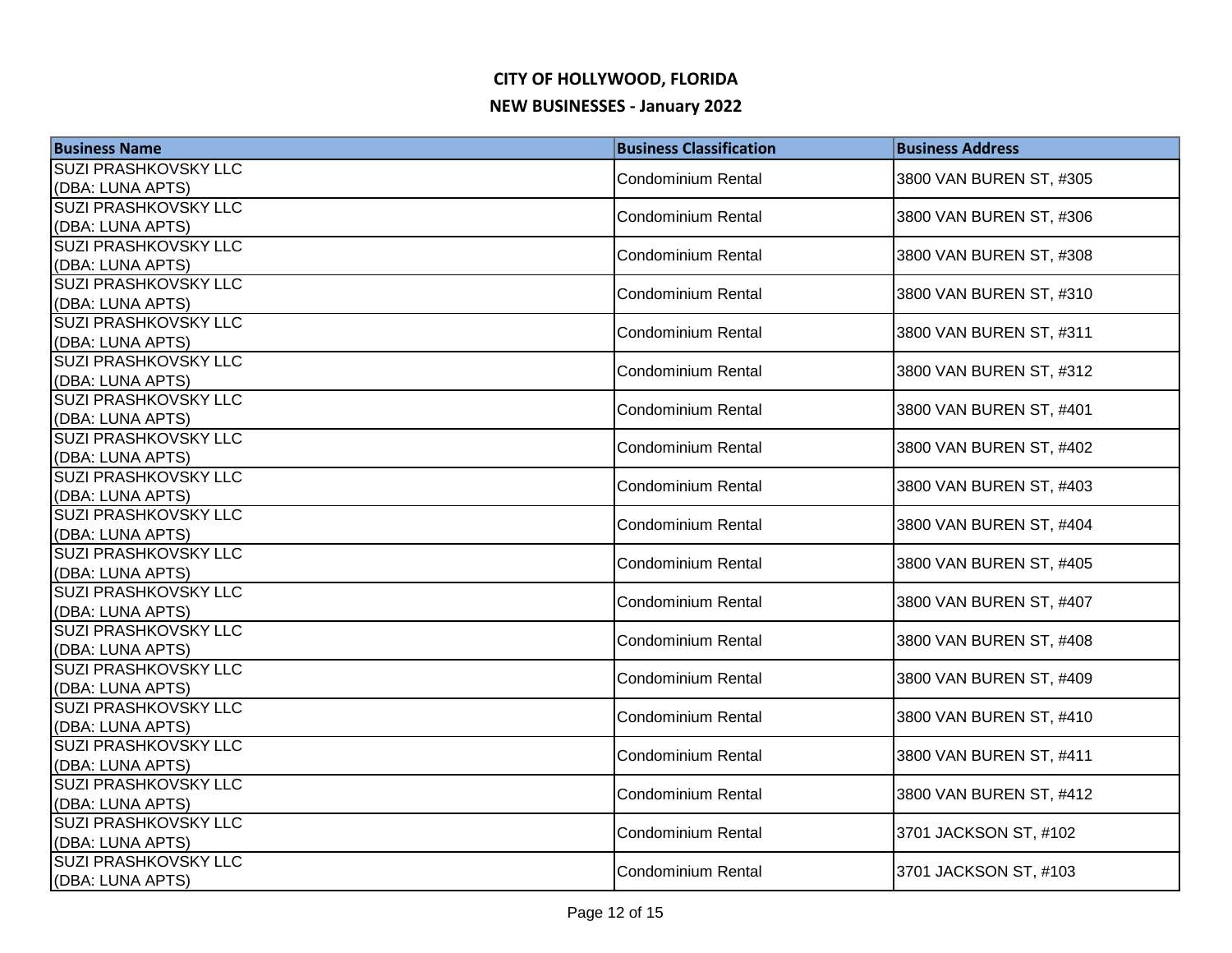| <b>Business Name</b>                            | <b>Business Classification</b> | <b>Business Address</b> |
|-------------------------------------------------|--------------------------------|-------------------------|
| <b>SUZI PRASHKOVSKY LLC</b>                     | Condominium Rental             | 3701 JACKSON ST, #104   |
| (DBA: LUNA APTS)                                |                                |                         |
| <b>SUZI PRASHKOVSKY LLC</b>                     | <b>Condominium Rental</b>      | 3701 JACKSON ST, #105   |
| (DBA: LUNA APTS)                                |                                |                         |
| <b>SUZI PRASHKOVSKY LLC</b>                     | <b>Condominium Rental</b>      | 3701 JACKSON ST, #106   |
| (DBA: LUNA APTS)                                |                                |                         |
| <b>SUZI PRASHKOVSKY LLC</b>                     | <b>Condominium Rental</b>      | 3701 JACKSON ST, #107   |
| (DBA: LUNA APTS)<br><b>SUZI PRASHKOVSKY LLC</b> |                                |                         |
| (DBA: LUNA APTS)                                | Condominium Rental             | 3701 JACKSON ST, #109   |
| <b>SUZI PRASHKOVSKY LLC</b>                     |                                |                         |
| (DBA: LUNA APTS)                                | Condominium Rental             | 3701 JACKSON ST, #111   |
| SUZI PRASHKOVSKY LLC                            |                                |                         |
| (DBA: LUNA APTS)                                | Condominium Rental             | 3701 JACKSON ST, #112   |
| SUZI PRASHKOVSKY LLC                            | <b>Condominium Rental</b>      |                         |
| (DBA: LUNA APTS)                                |                                | 3701 JACKSON ST, #201   |
| SUZI PRASHKOVSKY LLC                            | <b>Condominium Rental</b>      | 3701 JACKSON ST, #202   |
| (DBA: LUNA APTS)                                |                                |                         |
| <b>SUZI PRASHKOVSKY LLC</b>                     | Condominium Rental             | 3701 JACKSON ST, #203   |
| (DBA: LUNA APTS)                                |                                |                         |
| <b>SUZI PRASHKOVSKY LLC</b>                     | <b>Condominium Rental</b>      | 3701 JACKSON ST, #204   |
| (DBA: LUNA APTS)                                |                                |                         |
| <b>SUZI PRASHKOVSKY LLC</b><br>(DBA: LUNA APTS) | <b>Condominium Rental</b>      | 3701 JACKSON ST, #205   |
| SUZI PRASHKOVSKY LLC                            |                                |                         |
| (DBA: LUNA APTS)                                | <b>Condominium Rental</b>      | 3701 JACKSON ST, #206   |
| <b>SUZI PRASHKOVSKY LLC</b>                     |                                |                         |
| (DBA: LUNA APTS)                                | Condominium Rental             | 3701 JACKSON ST, #208   |
| <b>SUZI PRASHKOVSKY LLC</b>                     |                                |                         |
| (DBA: LUNA APTS)                                | <b>Condominium Rental</b>      | 3701 JACKSON ST, #209   |
| <b>SUZI PRASHKOVSKY LLC</b>                     | <b>Condominium Rental</b>      |                         |
| (DBA: LUNA APTS)                                |                                | 3701 JACKSON ST, #210   |
| SUZI PRASHKOVSKY LLC                            | <b>Condominium Rental</b>      | 3701 JACKSON ST, #211   |
| (DBA: LUNA APTS)                                |                                |                         |
| SUZI PRASHKOVSKY LLC                            | <b>Condominium Rental</b>      | 3701 JACKSON ST, #212   |
| (DBA: LUNA APTS)                                |                                |                         |
| <b>SUZI PRASHKOVSKY LLC</b>                     | Condominium Rental             | 3701 JACKSON ST, #301   |
| (DBA: LUNA APTS)                                |                                |                         |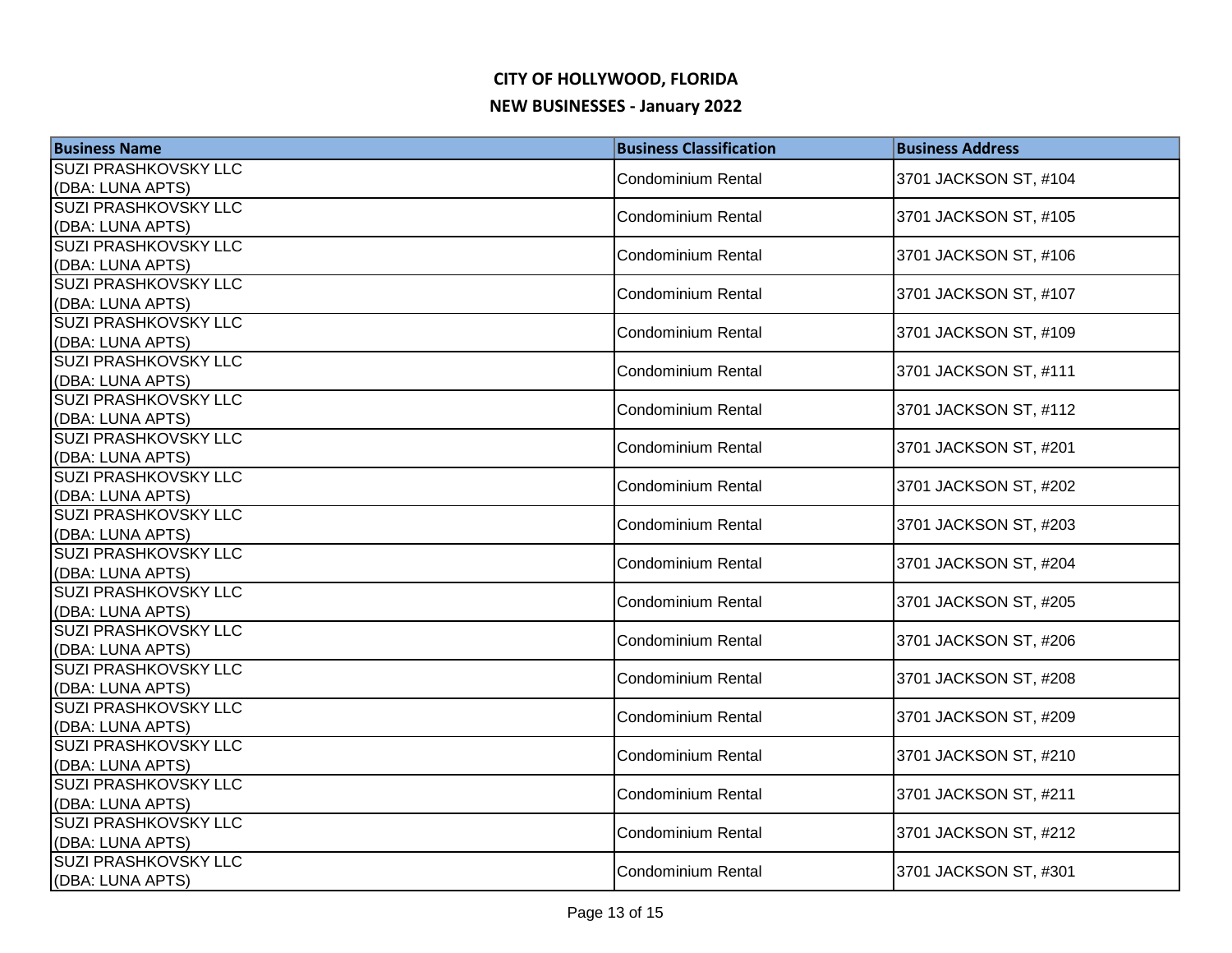| <b>Business Name</b>                            | <b>Business Classification</b> | <b>Business Address</b> |
|-------------------------------------------------|--------------------------------|-------------------------|
| <b>SUZI PRASHKOVSKY LLC</b>                     | Condominium Rental             | 3701 JACKSON ST, #302   |
| (DBA: LUNA APTS)                                |                                |                         |
| <b>SUZI PRASHKOVSKY LLC</b>                     | <b>Condominium Rental</b>      | 3701 JACKSON ST, #303   |
| (DBA: LUNA APTS)                                |                                |                         |
| <b>SUZI PRASHKOVSKY LLC</b>                     | <b>Condominium Rental</b>      | 3701 JACKSON ST, #304   |
| (DBA: LUNA APTS)                                |                                |                         |
| <b>SUZI PRASHKOVSKY LLC</b>                     | <b>Condominium Rental</b>      | 3701 JACKSON ST, #305   |
| (DBA: LUNA APTS)                                |                                |                         |
| <b>SUZI PRASHKOVSKY LLC</b>                     | Condominium Rental             | 3701 JACKSON ST, #306   |
| (DBA: LUNA APTS)<br><b>SUZI PRASHKOVSKY LLC</b> |                                |                         |
| (DBA: LUNA APTS)                                | Condominium Rental             | 3701 JACKSON ST, #307   |
| SUZI PRASHKOVSKY LLC                            |                                |                         |
| (DBA: LUNA APTS)                                | Condominium Rental             | 3701 JACKSON ST, #308   |
| SUZI PRASHKOVSKY LLC                            |                                |                         |
| (DBA: LUNA APTS)                                | <b>Condominium Rental</b>      | 3701 JACKSON ST, #309   |
| SUZI PRASHKOVSKY LLC                            | <b>Condominium Rental</b>      | 3701 JACKSON ST, #310   |
| (DBA: LUNA APTS)                                |                                |                         |
| <b>SUZI PRASHKOVSKY LLC</b>                     | Condominium Rental             | 3701 JACKSON ST, #401   |
| (DBA: LUNA APTS)                                |                                |                         |
| <b>SUZI PRASHKOVSKY LLC</b>                     | <b>Condominium Rental</b>      | 3701 JACKSON ST, #402   |
| (DBA: LUNA APTS)                                |                                |                         |
| SUZI PRASHKOVSKY LLC                            | <b>Condominium Rental</b>      | 3701 JACKSON ST, #403   |
| (DBA: LUNA APTS)                                |                                |                         |
| SUZI PRASHKOVSKY LLC                            | <b>Condominium Rental</b>      | 3701 JACKSON ST, #404   |
| (DBA: LUNA APTS)                                |                                |                         |
| <b>SUZI PRASHKOVSKY LLC</b><br>(DBA: LUNA APTS) | Condominium Rental             | 3701 JACKSON ST, #405   |
| <b>SUZI PRASHKOVSKY LLC</b>                     |                                |                         |
| (DBA: LUNA APTS)                                | Condominium Rental             | 3701 JACKSON ST, #406   |
| <b>SUZI PRASHKOVSKY LLC</b>                     |                                |                         |
| (DBA: LUNA APTS)                                | <b>Condominium Rental</b>      | 3701 JACKSON ST, #407   |
| SUZI PRASHKOVSKY LLC                            |                                |                         |
| (DBA: LUNA APTS)                                | <b>Condominium Rental</b>      | 3701 JACKSON ST, #408   |
| SUZI PRASHKOVSKY LLC                            |                                |                         |
| (DBA: LUNA APTS)                                | <b>Condominium Rental</b>      | 3701 JACKSON ST, #110   |
| <b>SUZI PRASHKOVSKY LLC</b>                     | Condominium Rental             | 3701 JACKSON ST, #410   |
| (DBA: LUNA APTS)                                |                                |                         |